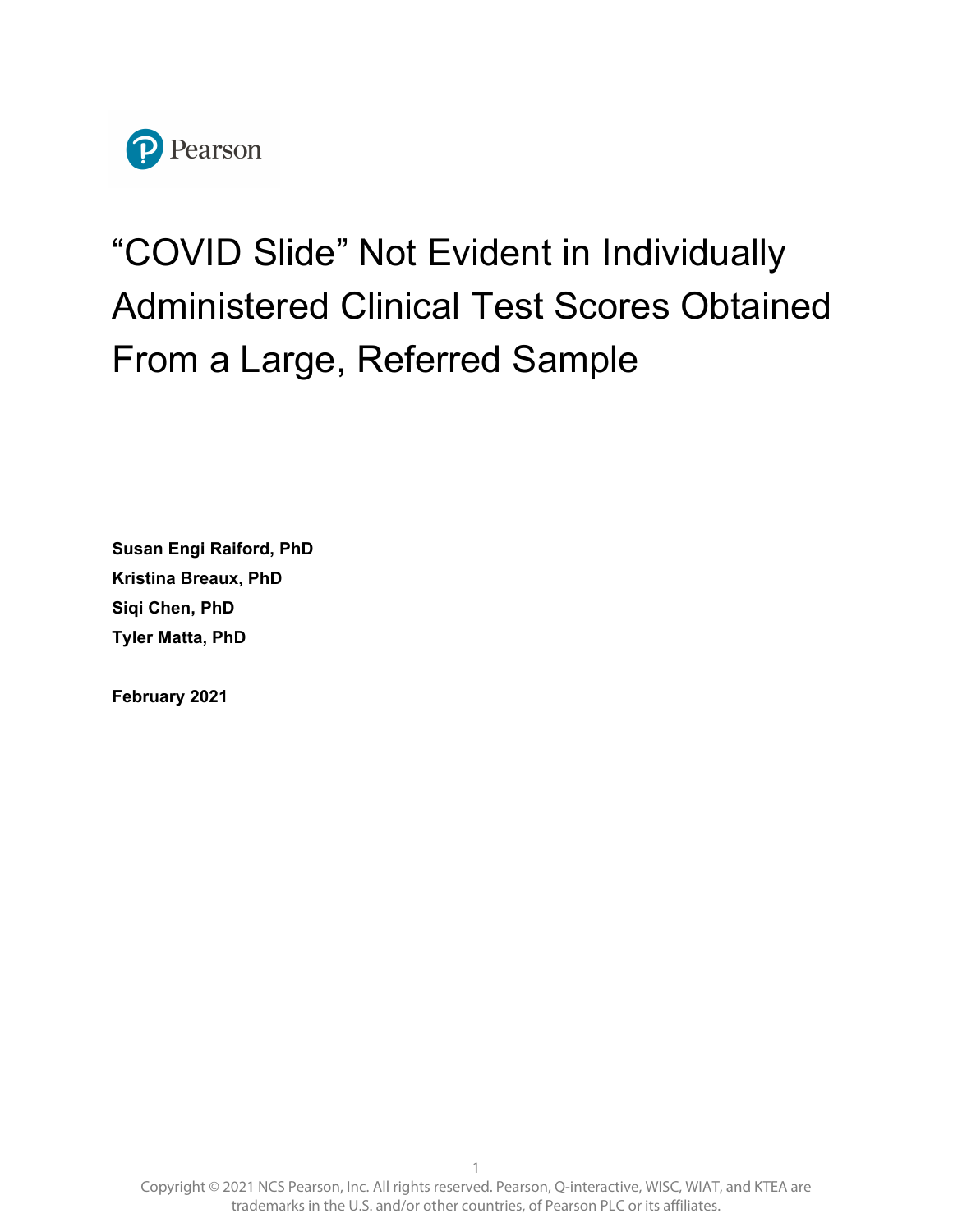# **Abstract**

Simulation studies in spring 2020 forecasted that classroom reading and math test scores would be lower than typical fall scores in the fall of 2020 due to widespread school interruption related to the COVID-19 pandemic. Subsequent data provided by the authors of the simulation studies, however, suggested that classroom test scores obtained in fall 2020 did not show the expected differences for reading, and that the size of the differences for math test scores was much smaller than predicted.

Clinical test users, concerned about the impact of school disruption on diagnostic tools following the aforementioned projections about classroom tests, requested information about the consistency and continued applicability of the norms for individually administered achievement and cognitive tests used for evaluations in referred populations. Given these concerns about the applicability of norms following the pandemic's onset, we sought to use data available to us to begin answering the question of how test scores may have shifted between 2019 and 2020. Because COVID-19 was an unexpected event, the data here are not the result of an a priori study design, but rather, convenience samples that offered the best available preliminary insights.

Survey data were obtained from practitioners who used Pearson's Q-interactive® to engage in performance-based testing during May through August of 2020 to gain more information about decisions to assess during the COVID-19 outbreak and the conditions under which testing sessions were conducted. Practitioners stated that during these months they used personal protective equipment (PPE) and remote assessment for a large proportion of the evaluations and that they prioritized testing for the examinees with greatest urgent need of assessment.

Scores of referred examinees in the U.S. aged 6–16 who were administered clinical achievement or cognitive ability tests using Pearson's Q-interactive in May–August 2020 were deidentified (with the exception of the examinee's age) and compared with the analogous scores of examinees tested during May–August 2019. Despite school disruption and remote learning as well as widespread use of PPE and remote assessment, the data indicate that the scores and composite score distributions obtained by a referred population on individually administered clinical achievement and cognitive ability tests were highly consistent across May– August 2019 and May–August 2020. The samples are not randomly selected or demographically matched, and for these reasons, the results should be considered preliminary. However, the May–August 2019 and May–August 2020 composite score distributions and means very closely map onto one another, which suggests that the normative data for these clinical achievement and cognitive ability tests continue to provide a valid and appropriate reference point for score interpretation. These preliminary results should not be used to infer expected performance on large-scale classroom-based tests used with the general population, but should be considered when interpreting clinical, individually administered tests with referred populations only.

# **Introduction**

The COVID-19 pandemic resulted in an almost complete closure of physical school buildings in spring 2020; 27 states mandated or recommended building closures beginning March 16, with the remainder doing so by March 23 (Education Week, 2020). Estimates indicate that school closures impacted at least 55.1 million students in 124,000 U.S. public and private schools (Education Week, 2020), which represents almost all children in the U.S. aged 5–17 (U.S. Census Bureau, 2020).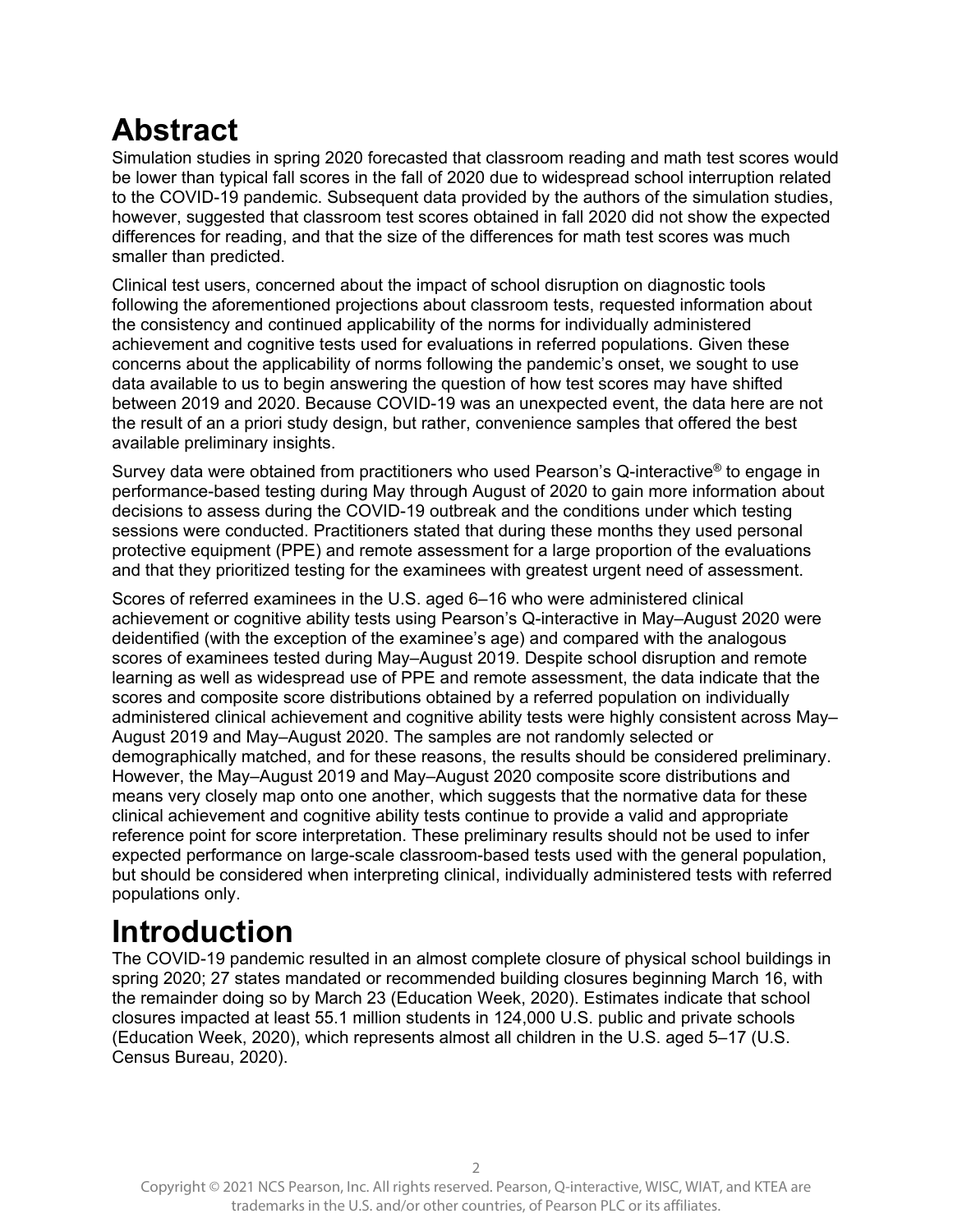Simulation studies conducted using large classroom test datasets forecasted lower fall 2020 learning test scores due to COVID-19-related educational disruption in spring 2020 (Kuhfeld et al., 2020a). These projections were based upon estimates from prior literature and analyses of typical effects of summer break, weather-related school closure (e.g., Hurricane Katrina), and chronic absenteeism. The projections for the 2019–20 school year suggested learning gains in reading could be as little as 63–68% of the typical school year, and as little as 37–50% in math. It was further projected that the loss of progress wouldn't necessarily affect all students equally and that perhaps the top third of students may make gains in reading. Subsequent analyses on fall 2020 data (Kuhfeld et al., 2020b) indicate that the simulation studies overprojected reading score reductions; in fact, students in fall 2020 performed similarly in reading relative to students from the same grade in fall 2019. However, fall 2020 math scores were 5–10 percentile points lower than those of same-grade students in fall 2019.

Clinical test users, concerned about the impact of school disruption on diagnostic tools, requested information about the scores produced following pandemic-related school disruption on individually administered, norm-referenced achievement and cognitive tests used for evaluations in referred populations. One national organization questioned whether norms for standardized clinical tests would apply to children being evaluated during the 2020–21 school year (National Association of School Psychologists, 2020).

# **Present Study**

The goal of the current study was to determine if differences are observed in achievement and cognitive ability score distributions in a large, referred sample of examinees following educational disruption that occurred nationwide in spring 2020. The focus of the present investigation was on scores of school-aged children on individually administered, normreferenced, diagnostic academic achievement and cognitive ability tests.

# **Method**

# **Study Design**

Given the concerns about norms applicability following the disruptive impact of the pandemic in educational settings, we sought to use data available to us to begin answering the question of how test scores may have shifted between 2019 and 2020. Because COVID-19 was an unexpected event, the data here are not the result of an a priori study design. Rather, they are based upon convenience samples that offered the best available preliminary insight into the impact of the pandemic on standardized clinical test scores.

For the present study, academic achievement and cognitive ability test scores were obtained for children aged 6–16 tested in the U.S. on Pearson's Q-interactive platform during May through August of 2019 and May through August of 2020. Test scores obtained by these very large, naturally occurring, referred samples were examined for differences observed between the two time periods.

The nature of the data is such that only the examinees' ages and the months and years of administration are available. For this reason, a survey was conducted with all Q-interactive users to gather information about any modifications to their current practices. The results of this survey are discussed in the Procedure section.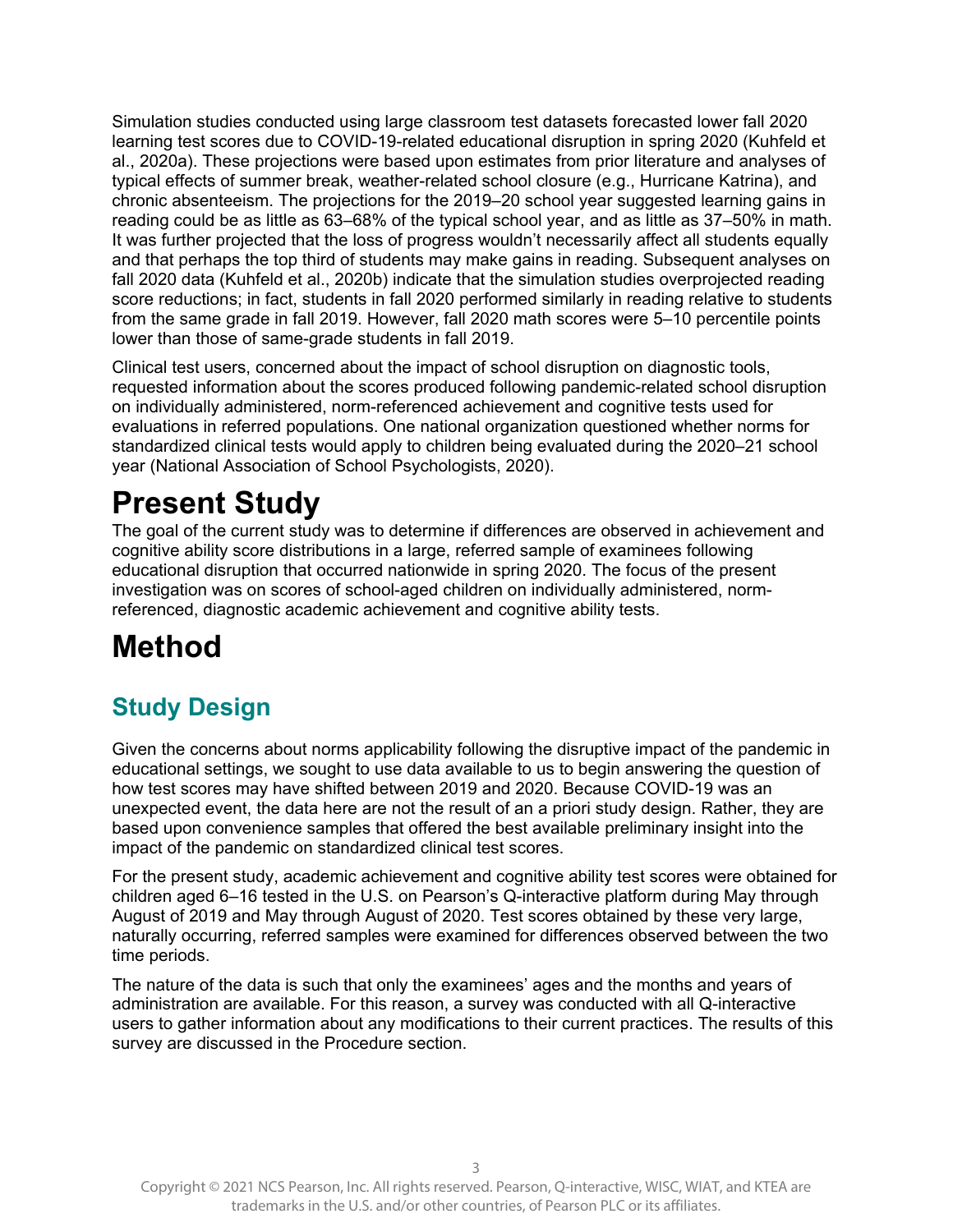## **Measures**

### WIAT–III

The *Wechsler Individual Achievement Test–Third Edition* (WIAT–III; Pearson, 2009) is an individually administered clinical instrument designed to measure the academic achievement of examinees ages 4 through 50 and students in prekindergarten (PK) through Grade 12. The WIAT–III has 14 subtests and 4 core composite scores.

### KTEA–3

The *Kaufman Test of Educational Achievement–Third Edition* (KTEA–3; Kaufman & Kaufman, 2014) is an individually administered, comprehensive measure of educational achievement for children, adolescents, and young adults ages 4 through 25 and students in PK through Grade 12. The KTEA–3 has 14 subtests and 13 composite scores. The 4 core composite scores were examined for this study.

#### WISC–V

The *Wechsler Intelligence Scale for Children–Fifth Edition* (WISC–V; Wechsler, 2014a) is an individually administered, comprehensive clinical instrument for assessing the cognitive ability of children ages 6–16. It has five primary index scores and a composite score that represents general intellectual ability (i.e., Full Scale IQ. *Due to issues with the WISC–V Coding subtest in digital format in 2019, an a priori decision was made to exclude the data associated with that format from the 2019 analyses for the Coding subtest scaled scores and for the Processing Speed Index*. Hence, only data associated with presentation of the test in paper format (i.e., response booklet) is included.

## **Participants**

Tables 1–4 present detailed information about the ages of children tested on the two measures of achievement, the WIAT–III and the KTEA–3, and the measure of cognitive ability, the WISC–V.

|             |       | <b>WIAT-III</b> |       | KTEA-3 |        | WISC-V |  |
|-------------|-------|-----------------|-------|--------|--------|--------|--|
|             | 2019  | 2020            | 2019  | 2020   | 2019   | 2020   |  |
| N           | 9,587 | 4,480           | 9,334 | 3,030  | 25,193 | 11,094 |  |
| Age         |       |                 |       |        |        |        |  |
| <b>Mean</b> | 10.5  | 10.5            | 10.0  | 10.1   | 10.2   | 10.2   |  |
| <b>SD</b>   | 3.0   | 3.0             | 2.8   | 2.9    | 2.9    | 2.9    |  |

| Table 1. Sample Size and Age-Related Characteristics of the May–August Samples, by |  |
|------------------------------------------------------------------------------------|--|
| Test and Year                                                                      |  |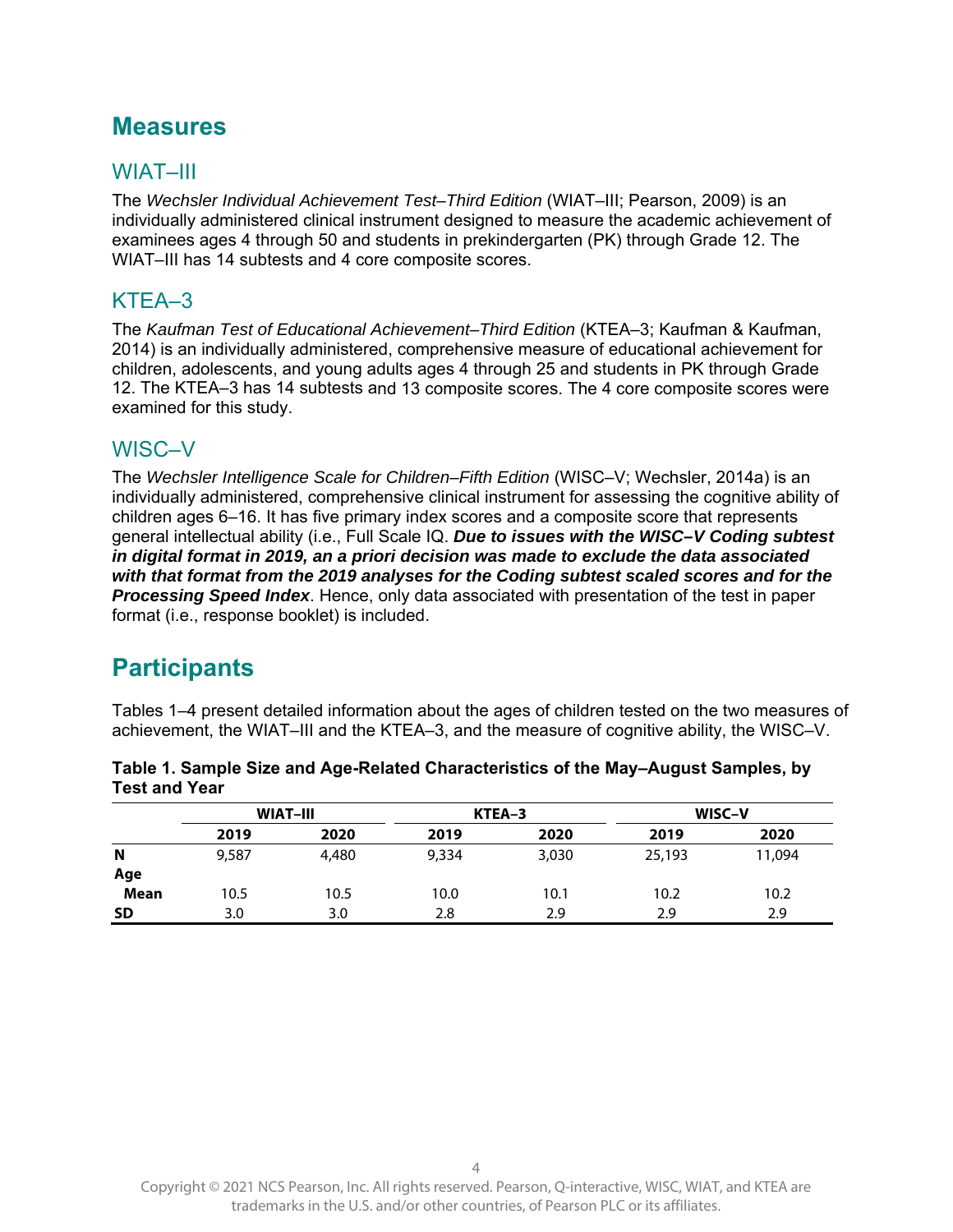|                         |       | 2019    |         |     | 2020    |         |
|-------------------------|-------|---------|---------|-----|---------|---------|
| Age                     |       |         | Cum.    |     |         | Cum.    |
| group                   | N     | Percent | percent | N   | Percent | percent |
| 6                       | 701   | 7.3     | 7.3     | 333 | 7.4     | 7.4     |
| $\overline{\mathbf{z}}$ | 1,148 | 12.0    | 19.3    | 542 | 12.1    | 19.5    |
| 8                       | 1,222 | 12.7    | 32.0    | 599 | 13.4    | 32.9    |
| 9                       | 1,106 | 11.5    | 43.6    | 490 | 10.9    | 43.8    |
| 10                      | 982   | 10.2    | 53.8    | 449 | 10.0    | 53.9    |
| 11                      | 895   | 9.3     | 63.1    | 417 | 9.3     | 63.2    |
| 12                      | 797   | 8.3     | 71.5    | 346 | 7.7     | 70.9    |
| 13                      | 766   | 8.0     | 79.5    | 314 | 7.0     | 77.9    |
| 14                      | 713   | 7.4     | 86.9    | 369 | 8.2     | 86.1    |
| 15                      | 650   | 6.8     | 93.7    | 322 | 7.2     | 93.3    |
| 16                      | 607   | 6.3     | 100.0   | 299 | 6.7     | 100.0   |

**Table 2. Percentages of the May–August WIAT–III Samples by Age and Year**

**Table 3. Percentages of the May–August KTEA–3 Samples by Age and Year**

|                         |      | 2019    |         |     | 2020    |         |
|-------------------------|------|---------|---------|-----|---------|---------|
| Age                     |      |         | Cum.    |     |         | Cum.    |
| group                   | N    | Percent | percent | N   | Percent | percent |
| 6                       | 773  | 8.3     | 8.3     | 280 | 9.2     | 9.2     |
| $\overline{\mathbf{z}}$ | 1253 | 13.4    | 21.7    | 414 | 13.7    | 22.9    |
| 8                       | 1397 | 15.0    | 36.7    | 389 | 12.8    | 35.7    |
| 9                       | 1265 | 13.6    | 50.2    | 376 | 12.4    | 48.2    |
| 10                      | 1041 | 11.2    | 61.4    | 343 | 11.3    | 59.5    |
| 11                      | 912  | 9.8     | 71.1    | 293 | 9.7     | 69.1    |
| 12                      | 710  | 7.6     | 78.8    | 204 | 6.7     | 75.9    |
| 13                      | 586  | 6.3     | 85.0    | 209 | 6.9     | 82.8    |
| 14                      | 514  | 5.5     | 90.5    | 212 | 7.0     | 89.8    |
| 15                      | 492  | 5.3     | 95.8    | 162 | 5.3     | 95.1    |
| 16                      | 391  | 4.2     | 100.0   | 148 | 4.9     | 100.0   |

**Table 4. Percentages of the May–August WISC–V Samples by Age and Year**

|       |       | 2019    |         |       | 2020    |         |
|-------|-------|---------|---------|-------|---------|---------|
| Age   |       |         | Cum.    |       |         | Cum.    |
| group | N     | Percent | percent | N     | Percent | percent |
| 6     | 1,955 | 7.8     | 7.8     | 943   | 8.5     | 8.5     |
| 7     | 3,395 | 13.5    | 21.2    | 1,450 | 13.1    | 21.6    |
| 8     | 3,665 | 14.5    | 35.8    | 1,663 | 15.0    | 36.6    |
| 9     | 3,037 | 12.1    | 47.8    | 1,263 | 11.4    | 47.9    |
| 10    | 2,567 | 10.2    | 58.0    | 1,154 | 10.4    | 58.3    |
| 11    | 2,296 | 9.1     | 67.1    | 992   | 8.9     | 67.3    |
| 12    | 2,011 | 8.0     | 75.1    | 847   | 7.6     | 74.9    |
| 13    | 1,999 | 7.9     | 83.1    | 810   | 7.3     | 82.2    |
| 14    | 1,863 | 7.4     | 90.5    | 868   | 7.8     | 90.0    |
| 15    | 1,661 | 6.6     | 97.0    | 781   | 7.0     | 97.1    |
| 16    | 744   | 3.0     | 100.0   | 323   | 2.9     | 100.0   |

Copyright © 2021 NCS Pearson, Inc. All rights reserved. Pearson, Q-interactive, WISC, WIAT, and KTEA are trademarks in the U.S. and/or other countries, of Pearson PLC or its affiliates.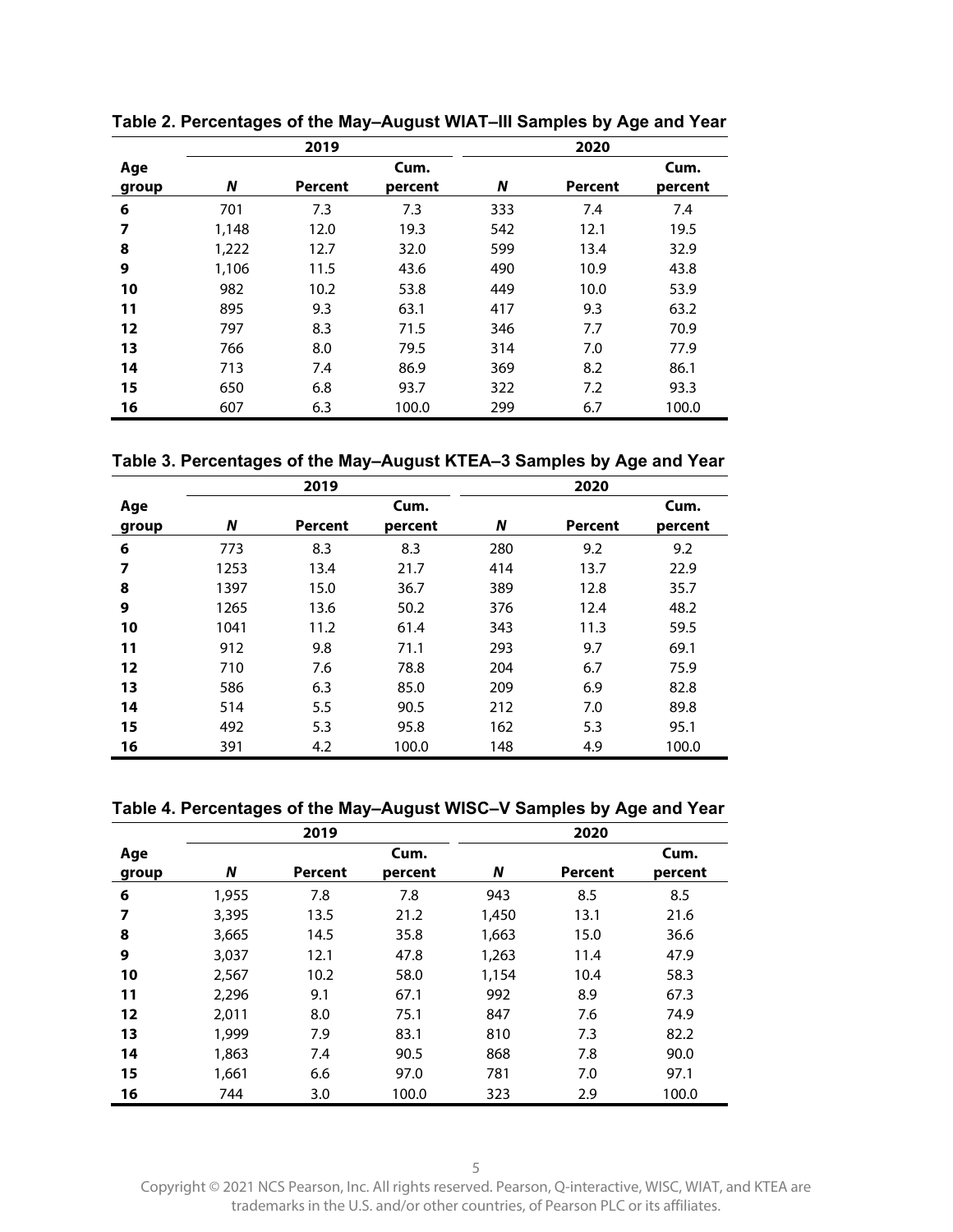As shown, fewer children were assessed with these tests in May–August 2020 than during May–August 2019. The numbers of children tested in May–August 2020 with the WIAT–III, the KTEA–3, and the WISC–V were 47%, 33%, and 44% respectively of the numbers of children tested with these measures during May–August 2019. The age-related values (i.e., means and standard deviations) of examinees assessed during these time periods, as well as the distribution of examinees by age, are highly similar across the two years, however.

## **Procedure**

#### **Survey**

A survey was sent to Q-interactive practitioners to gather information about their backgrounds, primary work setting, and approach to assessment during this range of months. A primary interest was whether the clinical conditions of the assessments conducted in May–August 2020 differed relative to the assessments conducted from May–August 2019.

Information about respondents (practitioners) who engaged in performance-based testing on Qinteractive with school-age children from May–August 2020 appears in Tables 5–7.

#### **Table 5. May–August 2020 Q-interactive Practitioners With Various Job Titles**

| Title                                                            | Percent | N   |
|------------------------------------------------------------------|---------|-----|
| Clinical psychologist                                            | 15.6    | 128 |
| Neuropsychologist                                                | 7.2     | 59  |
| School psychologist                                              | 47.3    | 359 |
| Psychometrist/Psychological technician/Educational diagnostician | 8.6     | 71  |
| Speech-language pathologist                                      | 10.7    | 88  |
| Other                                                            | 10.7    | 88  |
| <b>Total</b>                                                     | 100.0   | 823 |

#### **Table 6. May–August 2020 Q-interactive Practitioners from Various Primary Work Settings**

| <b>Setting</b>                         | Percent | N   |
|----------------------------------------|---------|-----|
| School-Public                          | 64.5    | 531 |
| Private practice/clinic/group practice | 25.3    | 208 |
| Hospital                               | 3.9     | 32  |
| University                             | 2.2     | 18  |
| Other                                  | 1.7     | 14  |
| School-Private                         | 1.3     | 11  |
| Mental health center                   | 0.9     | 7   |
| Early childhood facility               | 0.2     | າ   |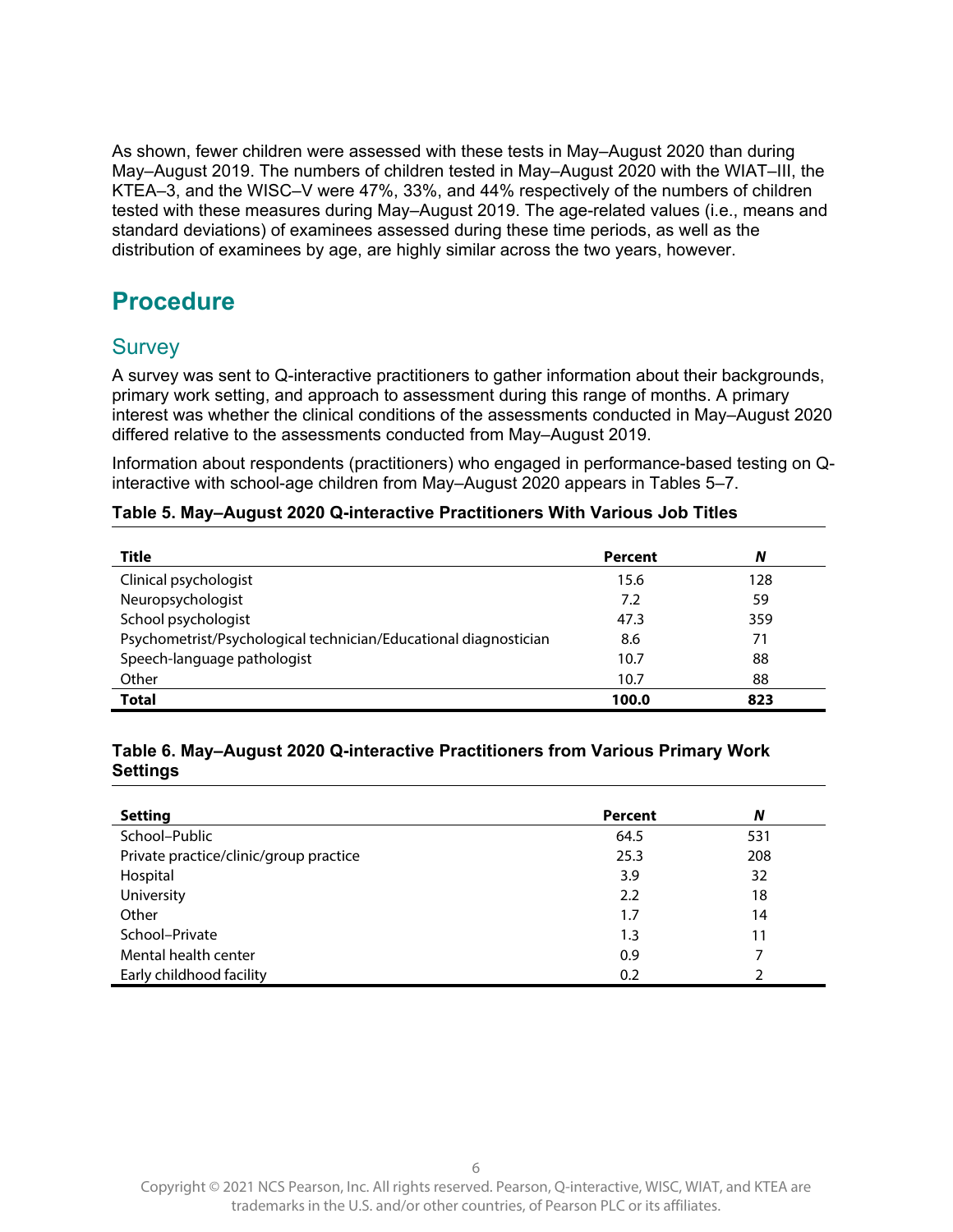|               | <b>Percent of</b> | U.S.       |                  | <b>Percent of</b> | U.S.       |
|---------------|-------------------|------------|------------------|-------------------|------------|
| <b>State</b>  | practitioners     | population | <b>State</b>     | practitioners     | population |
| Alabama       | 0.7               | 1.5        | Nebraska         | 0.8               | 0.6        |
| Alaska        | 0.5               | 0.2        | Nevada           | 0.4               | 0.9        |
| Arizona       | 1.8               | 2.2        | New Hampshire    | 0.4               | 0.4        |
| Arkansas      | 0.5               | 0.9        | New Jersey       | 2.2               | 2.7        |
| California    | 7.7               | 11.9       | New Mexico       | 0.5               | 0.6        |
| Colorado      | 2.5               | 1.7        | New York         | 4.2               | 5.9        |
| Connecticut   | 0.8               | 1.1        | North Carolina   | 2.3               | 3.2        |
| Delaware      | 0.5               | 0.3        | North Dakota     | 0.1               | 0.2        |
| Florida       | 6.2               | 6.5        | Ohio             | 4.8               | 3.5        |
| Georgia       | 5.0               | 3.2        | Oklahoma         | 1.0               | 1.2        |
| Hawaii        | 0.7               | 0.4        | Oregon           | 1.2               | 1.3        |
| Idaho         | 0.2               | 0.5        | Pennsylvania     | 4.8               | 3.8        |
| Illinois      | 4.8               | 3.9        | Rhode Island     | 0.2               | 0.3        |
| Indiana       | 3.4               | 2.0        | South Carolina   | 1.6               | 1.6        |
| lowa          | 0.8               | 1.0        | South Dakota     | 0.4               | 0.3        |
| Kansas        | 0.2               | 0.9        | <b>Tennessee</b> | 1.8               | 2.1        |
| Kentucky      | 0.7               | 1.4        | <b>Texas</b>     | 13.3              | 8.7        |
| Louisiana     | 0.1               | 1.4        | Utah             | 2.4               | 1.0        |
| Maine         | 0.7               | 0.4        | Vermont          | 0.2               | 0.2        |
| Maryland      | 2.2               | 1.8        | Virginia         | 3.4               | 2.6        |
| Massachusetts | 3.3               | 2.1        | Washington       | 1.4               | 2.3        |
| Michigan      | 2.2               | 3.0        | Washington, DC   | 0.1               | 0.2        |
| Minnesota     | 1.9               | 1.7        | West Virginia    | 0.8               | 0.5        |
| Mississippi   | 0.6               | 0.9        | Wisconsin        | 1.0               | 1.8        |
| Missouri      | 1.7               | 1.9        | Wyoming          | 0.2               | 0.2        |
| Montana       | 0.5               | 0.3        |                  |                   |            |

**Table 7. May–August 2020 Q-interactive Practitioners and U.S. Population by State** 

As shown, despite school closures, practitioners from the public schools and school psychologists were well represented. Additionally, practitioners who conducted testing during this time period were distributed across all states and in roughly similar proportions to the U.S. general population.

Practitioners were asked to rate their agreement with statements about how they prioritized assessment and whether they limited performance-based testing during this time period in 2020. Their responses are summarized in Table 8.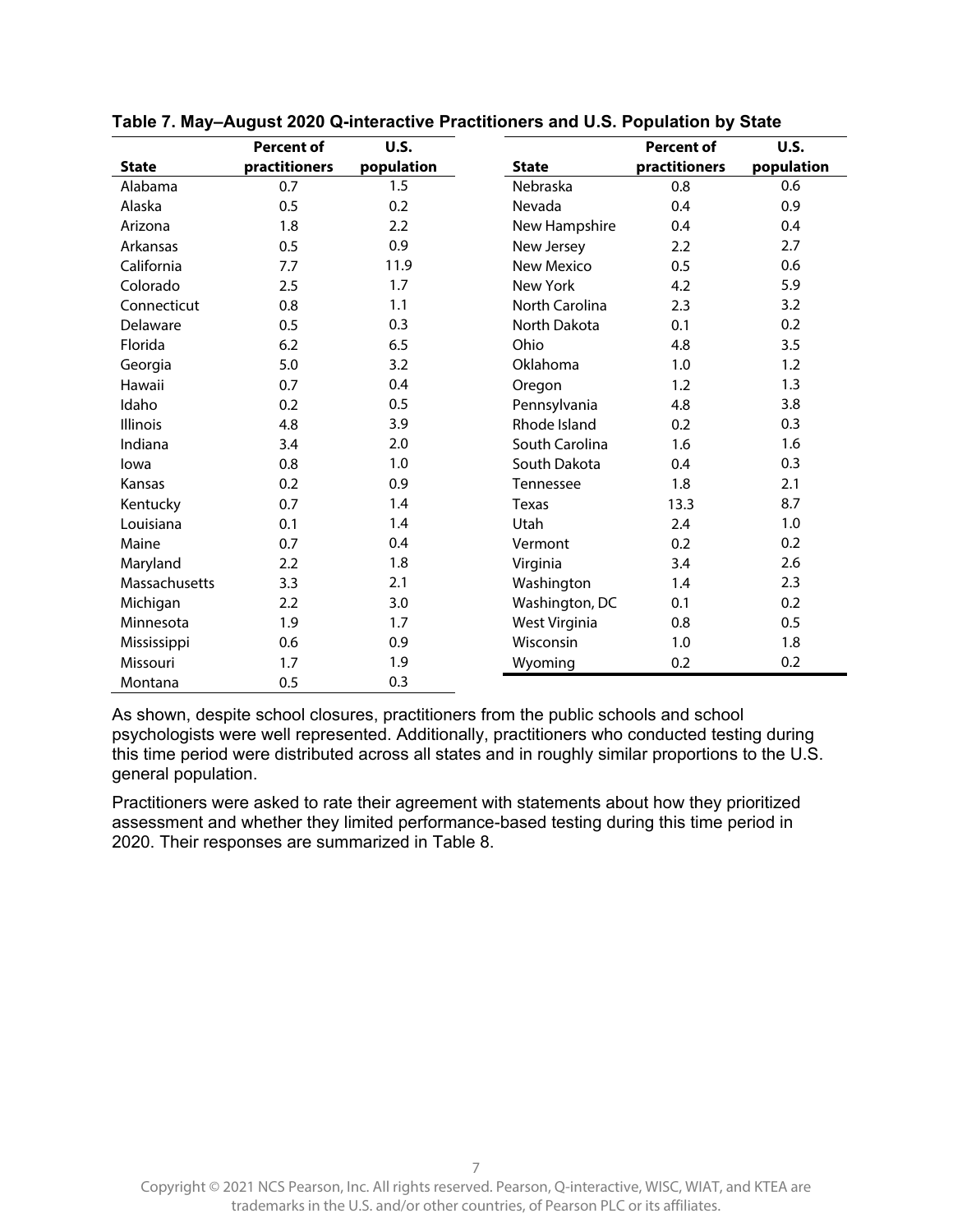| <b>Statement</b>                                                                     | disagree | disagree | Strongly Somewhat Neither agree Somewhat Strongly<br>nor disagree | aaree | agree | N   |
|--------------------------------------------------------------------------------------|----------|----------|-------------------------------------------------------------------|-------|-------|-----|
| I conducted less performance-based<br>testing than typical for that time of year.    | 12.5     | 11.7     | 6.5                                                               | 32.4  | 36.9  | 802 |
| I prioritized assessment as I usually do.                                            | 7.1      | 16.4     | 7.6                                                               | 30.3  | 38.6  | 803 |
| I limited performance-based testing to<br>only the cases with the most serious need. | 22.0     | 17.6     | 13.2                                                              | 30.5  | 16.6  | 794 |

#### **Table 8. Percentages of Q-interactive Practitioners Agreeing with Statements About Testing Practices in May–August 2020**

As expected, a large majority of respondents (69%) indicated they conducted less performancebased testing than typical for these months in 2020, which is consistent with observed differences in Q-interactive usage data. Most respondents (69%) indicated they prioritized assessment as they usually do during May–August 2020. Although nearly half (47%) indicated they limited performance-based testing to only the cases with the most serious need, over a third (40%) of respondents did not limit testing in this way. When asked if there were particular types of assessment they are delaying until after the pandemic subsided, about a fourth (24%) of respondents mentioned autism in the context of a popular measure that cannot be administered while wearing masks, but no other response was clearly predominant.

Two common approaches to address safety concerns related to the spread of COVID-19 are to use PPE or test examinees via tele-assessment while they are located either in a testing office or at their home. Practitioners were asked to estimate the percentage of all Q-interactive evaluations during May–August 2020 for which they used PPE and tele-assessment. Some hybrid face-to-face and tele-assessment approaches involve various configurations, so the total percentages do not need to approximate 100%. For example, the examinee can be located a) in a separate office in the practitioner's suite for some tasks, and then in the same room as the practitioner to use PPE for tasks that involve manipulatives, or b) at their home for some tasks, and then in the same room as the practitioner to use PPE for tasks that involve manipulatives. Table 9 summarizes the practitioners' average estimated percentages of evaluations during this time period conducted with PPE and tele-assessment.

#### **Table 9. Practitioners' Estimated Percentages of May–August 2020 Q-interactive Evaluations Using PPE and Tele-Assessment**

|                                                     |      | Percentage    |    |     |
|-----------------------------------------------------|------|---------------|----|-----|
| Method                                              | Mean | <b>Median</b> | SD | N   |
| Face-to-Face with PPE                               | 89   | 100           | 26 | 696 |
| Tele-assessment with examinee in testing office     |      |               | 22 | 808 |
| Tele-assessment with examinee located in their home | 18   |               | 34 | 808 |

Note. N column provides the number of respondents that provided an estimate of percentage of evaluations conducted using each method.

As shown, the typical practitioner relied heavily on PPE when conducting performance-based testing. The typical practitioner relied on some type of tele-assessment 25% of the time.

Table 10 summarizes the percentages of practitioners using Q-interactive with various types of PPE or safety measures (total respondents  $N = 699$ ). For the purposes of the survey, options were limited to common types of PPE or safety measures that might impact test performance.

Copyright © 2021 NCS Pearson, Inc. All rights reserved. Pearson, Q-interactive, WISC, WIAT, and KTEA are trademarks in the U.S. and/or other countries, of Pearson PLC or its affiliates.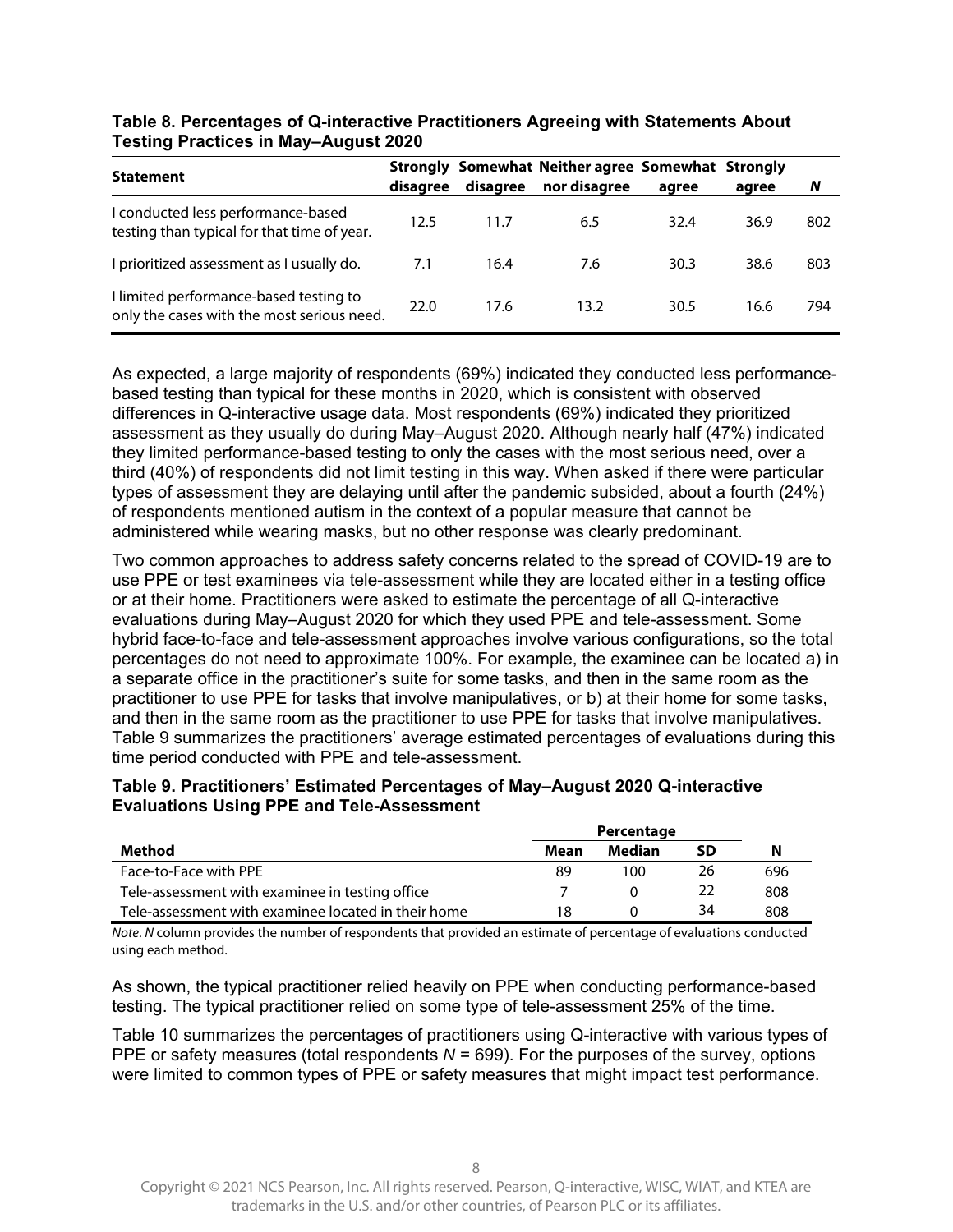#### **Table 10. Percentage of May–August 2020 Q-interactive Practitioners Using Various Types of PPE and Safety Measures**

| <b>PPE or safety measure</b>                                 | Percent |
|--------------------------------------------------------------|---------|
| Examiner using mask                                          | 92.0    |
| Client using mask                                            | 91.3    |
| Plexiglass shield or other physical barrier                  | 67.1    |
| Examiner using face shield                                   | 49.6    |
| Examiner using gloves                                        | 29.0    |
| Protecting paper stimuli with lamination or other methods    | 26.8    |
| Client using face shield                                     | 19.3    |
| Examiner using eye protection                                | 19.3    |
| Conducting testing outside                                   | 11.0    |
| Client using gloves                                          | 7.3     |
| Client using eye protection                                  | 3.4     |
| I did not use any of these particular PPE or safety measures | 0.7     |

Note. The term "client" was used to refer to the examinee to avoid respondent confusion between the words examiner and examinee.

As shown, the vast majority (>90%) of practitioners conducted assessments during this time with both examiner and examinee wearing a face mask. Use of a physical barrier between examiner and examinee was reported by over half (67%) of respondents, and about half of examiners wore a face shield. Other safety measures were used less frequently.

Practitioners using PPE while testing with Q-interactive in May through August 2020 were queried about their experience of the impact of PPE on results, as follows: "Based on your experience/observations, how much does the use of PPE impact performance-based test results and interpretation?" Their responses are summarized in Table 11.

**Table 11. Percentages of May–August 2020 Q-interactive Practitioners Indicating Various Levels of PPE Impact on Performance-Based Test Results** 

| <b>Impact</b>            | Percent   |
|--------------------------|-----------|
| No impact                | 9.9       |
| Minimal impact           | 50.9      |
| Some impact              | 34.8      |
| Significant impact       | 4.4       |
| <b>Total respondents</b> | $N = 699$ |

As shown, only about 10% of practitioners with performance-based testing experience with PPE have the impression that PPE had no impact on results and interpretation were not affected. While each respondent may have interpreted these terms differently, it is assumed that those who responded "minimal" were indicating that while PPE had an impact on results and interpretation that impact was slight. Those who responded that PPE had "some" impact or "significant" impact are assumed to be expressing greater concern about the impact of PPE on results and interpretation.

These 699 respondents were asked to discuss which aspects of performance-based testing with PPE have presented the greatest challenge. Of primary concern was examiner difficulty hearing the examinee due to a mask (35%), examinee difficulty hearing the examiner due to a mask (23%), and the physical barrier (e.g., plexiglass) causing difficulty with administration (15%). In the context of discussing masks and difficulty hearing one another clearly, respondents most

Copyright © 2021 NCS Pearson, Inc. All rights reserved. Pearson, Q-interactive, WISC, WIAT, and KTEA are trademarks in the U.S. and/or other countries, of Pearson PLC or its affiliates.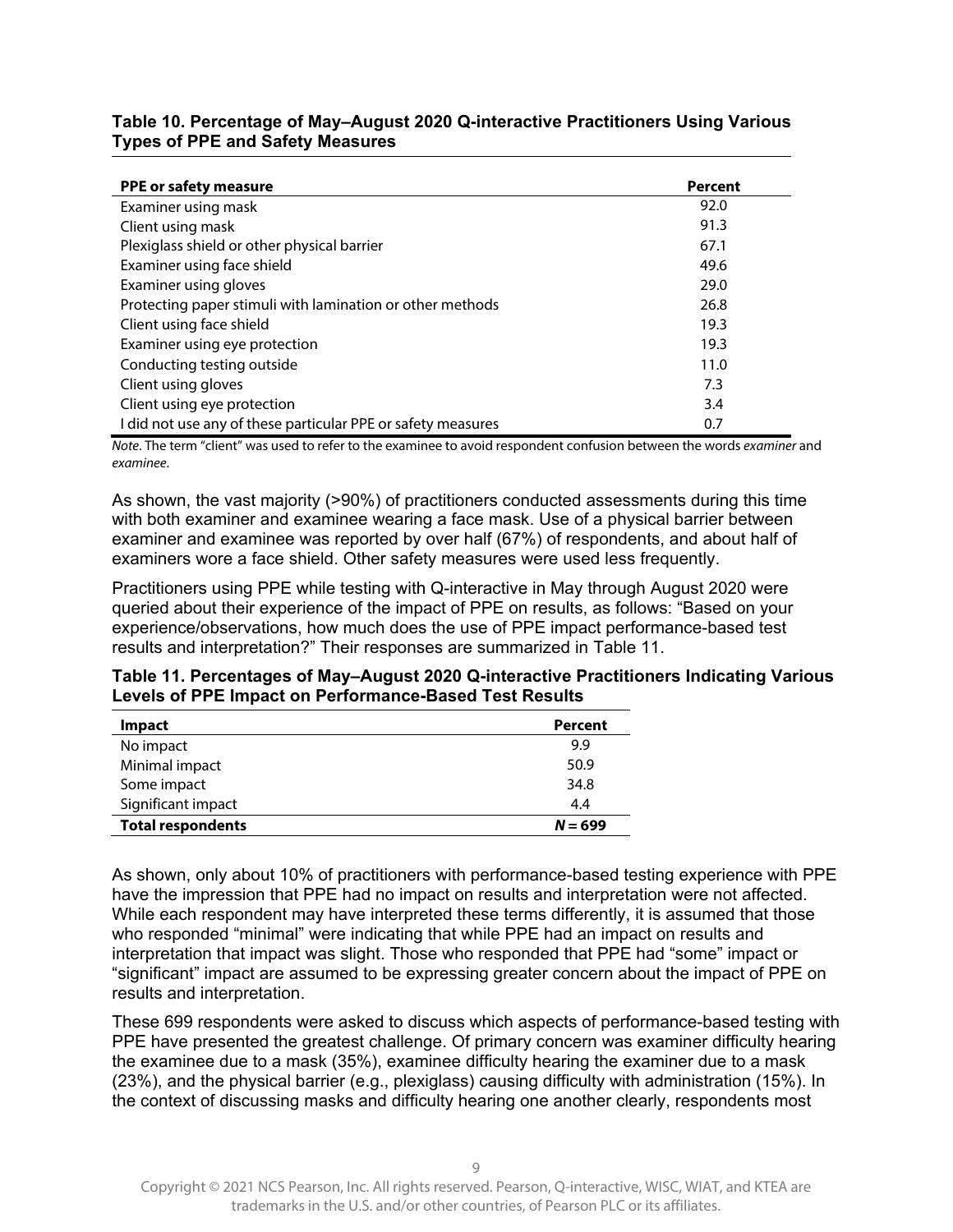often mentioned auditory memory tasks such as WISC–V Digit Span (7%) and phonological processing tasks (5%). In the context of a plexiglass barrier or of social distancing, respondents also described problems administering tasks with manipulatives such as WISC–V Block Design (11%) or using stimulus books or response booklets (6%).

This same group of practitioners (*N* = 699) were asked to rate various examples of PPE and safety measures for potential to impact performance-based test results and interpretation. A four-point rating scale was assigned to provide an overall weighted average (e.g., ratings of "no potential impact" were assigned a rating of 1, those of "minimal impact," a rating of 2; those of "some impact," a rating of 3; and those of "significant potential impact," a rating of 4). Table 12 summarizes the percentages rating each measure at these various levels as well as the weighted average.

|                                                              |             |                |      |                    | Weighted |
|--------------------------------------------------------------|-------------|----------------|------|--------------------|----------|
| PPE or safety measure                                        | <b>None</b> | <b>Minimal</b> | Some | <b>Significant</b> | average  |
| Conducting testing outside                                   | 10.6        | 25.1           | 40.9 | 23.4               | 2.8      |
| Examiner using mask                                          | 7.7         | 33.5           | 44.5 | 14.3               | 2.7      |
| Client using mask                                            | 6.0         | 36.6           | 42.7 | 14.7               | 2.7      |
| Client using gloves                                          | 18.9        | 38.0           | 34.2 | 8.9                | 2.3      |
| Plexiglass shield or other physical barrier                  | 22.3        | 46.1           | 25.9 | 5.8                | 2.2      |
| Client using face shield                                     | 17.8        | 50.9           | 27.1 | 4.3                | 2.2      |
| Examiner using face shield                                   | 27.2        | 49.6           | 19.9 | 3.4                | 2.0      |
| Client using eye protection                                  | 27.9        | 48.9           | 20.1 | 3.1                | 2.0      |
| Examiner using gloves                                        | 36.1        | 42.8           | 18.1 | 3.0                | 1.9      |
| Protecting paper stimuli with lamination or<br>other methods | 37.4        | 46.8           | 13.8 | 2.0                | 1.8      |
| Examiner using eye protection                                | 42.7        | 44.0           | 12.1 | 1.2                | 1.7      |

#### **Table 12. May–August 2020 Q-interactive Practitioner Rating of PPE or Safety Measure Potential Impact on Performance-Based Test Results and Interpretation**

Note. The most frequent rating endorsed for each PPE or safety measure appears in bold font.

As shown in Table 12, the average impact of several PPE/safety measures was rated as greater than the value of 2 (i.e., the weighting assigned for "minimal"). Practitioners expressed the greatest concern about the impact of conducting testing outside on results and interpretation. The most frequently used aspects of PPE used in Q-interactive evaluations during May–August 2020 were examiner mask and examinee mask (> 90% of Q-interactive evaluations involving PPE as shown in Table 10). The results in Table 12 indicate close to 60% of practitioners rate the use of masks as potentially having some to significant impact on results.

## **Hypotheses**

We anticipated that both achievement and cognitive test scores would be consistently lower in the May–August 2020 sample than in the May–August 2019 sample for various reasons. First, the aforementioned projections of lower scores on classroom-based tests due to school interruption in spring 2020 (Kuhfeld et al., 2020a) suggested achievement test scores may be lower in 2020. Second, nearly half of practitioners who engaged in performance-based testing in May–August 2020 indicated that they limited performance-based testing to only the cases with the most serious need. Thus, May–August 2020 scores were expected to reflect more severe clinical impairment than those of May–August 2019. Third, practitioners who used PPE during Q-interactive performance-based testing indicated a very high rate of mask use on the part of both examiner and examinee (i.e., > 90% indicated testing with both examiner and examinee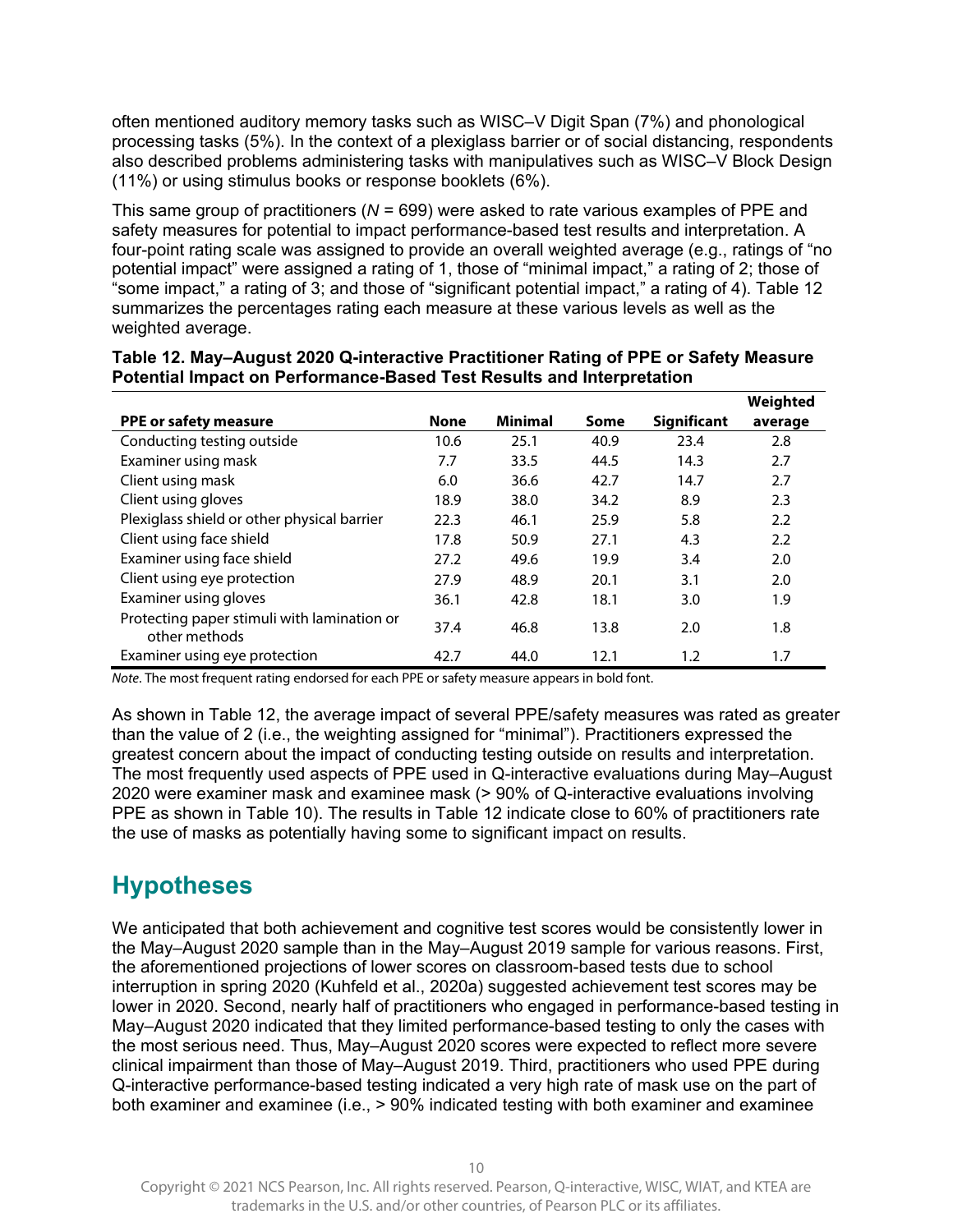wearing a mask). Practitioners who participated in the survey indicated that examiner and examinee masks are the two aspects of PPE with the greatest potential to impact performancebased test results.

# **Data Analysis Plan**

Cumulative distribution function (CDF) plots of the composite score distributions for the two time periods of interest (May–August 2019 and May–August 2020) were visually inspected to evaluate the nature of the distributions. The means, standard deviations, and standard differences of subtest and composite scores were examined to evaluate the effect sizes of any mean differences across years.

# **Results**

Age-based standard scores are reported for the WIAT–III and KTEA–3 for consistency in reporting results alongside the WISC–V. Results using grade-based standard scores for the WIAT–III and KTEA–3 were similar to those reported here for age-based scores.

Several conventions for reporting psychometric results are followed. The term standard difference refers to Cohen's *d*. Cohen's original suggestions for effect size descriptions indicated that .20 is characterized as small, .50 as moderate, and .80 as large (Cohen, 1988, 1992). Although these ranges do not fully describe all aspects of effect size interpretation, for the purposes of simplicity and of consistency with the technical and interpretive manuals of these tests, values for Cohen's *d* that range from .20 to .49 are reported as small effect sizes. Values that range from .50 to .79 are reported as moderate effect sizes, and values of .80 or greater are reported as large effect sizes.

## **WIAT–III**

The May–August 2019 and May–August 2020 WIAT–III composite CDF plots appear in Figure 1, overlaid for visual inspection to determine similarities and differences that are present between the two sets of data. The blue lines represent the May–August 2019 distribution of composite scores and the red lines represent the May–August 2020 distribution for the same months. The composite scores appear on the horizontal axis. The vertical axis represents the cumulative proportion of examinees obtaining scores equal to or lower than that particular score.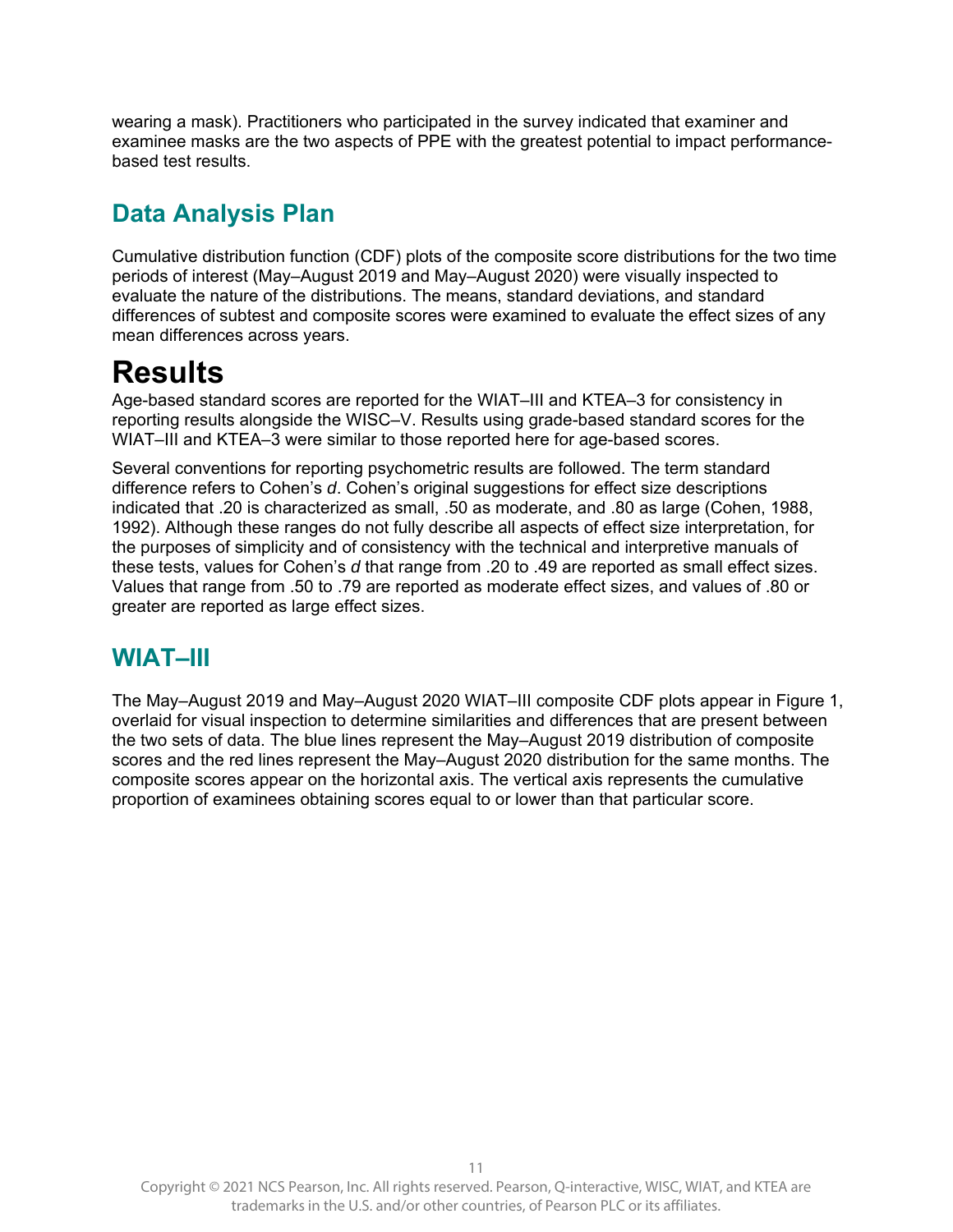



As shown, the plotted lines are highly similar for each composite score. These data suggest that the May–August 2019 and May–August 2020 scores are distributed similarly across the range of possible scores. There is not an observable difference in proportions of examinees scoring at lower levels as we predicted.

Table 13 presents the mean WIAT–III composite and subtest scores for the May–August 2019 and May–August 2020 samples.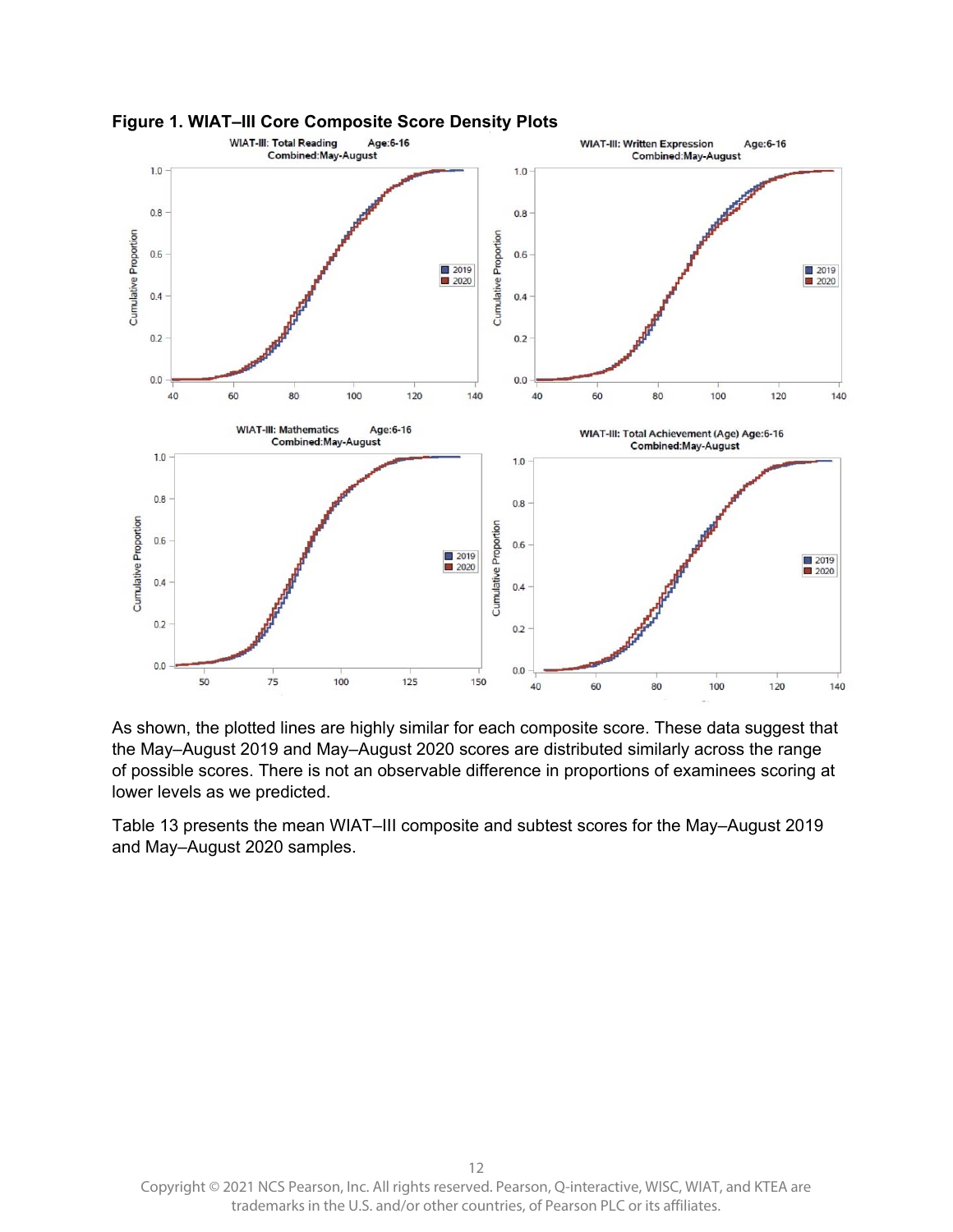|                                            |      | 2019      |                  |      | 2020      |       |                         |
|--------------------------------------------|------|-----------|------------------|------|-----------|-------|-------------------------|
| Composite/                                 |      |           |                  |      |           |       | <b>Standard</b>         |
| <b>Subtest score</b>                       | Mean | <b>SD</b> | $\boldsymbol{N}$ | Mean | <b>SD</b> | N     | difference <sup>a</sup> |
| <b>Total Reading</b>                       | 89.4 | 15.7      | 4,033            | 88.4 | 16.1      | 1,576 | $-0.06$                 |
| <b>Basic Reading</b>                       | 90.0 | 16.6      | 5,655            | 88.7 | 16.7      | 2,493 | $-.08$                  |
| <b>Written Expression</b>                  | 88.1 | 15.5      | 3,234            | 87.4 | 15.9      | 1,210 | $-.04$                  |
| <b>Mathematics</b>                         | 86.7 | 15.7      | 6,347            | 85.0 | 15.5      | 2,590 | $-.11$                  |
| <b>Reading Comprehension &amp; Fluency</b> | 89.4 | 15.0      | 3,936            | 89.0 | 15.0      | 1,502 | $-.03$                  |
| <b>Oral Language</b>                       | 91.4 | 17.0      | 2,661            | 88.9 | 17.3      | 1,531 | $-.15$                  |
| <b>Total Achievement</b>                   | 89.6 | 15.9      | 1,424            | 87.9 | 16.2      | 580   | $-.11$                  |
| <b>Word Reading</b>                        | 90.4 | 18.0      | 6,713            | 90.0 | 18.4      | 2,973 | $-.02$                  |
| <b>Reading Comprehension</b>               | 90.8 | 16.1      | 6,617            | 90.1 | 15.6      | 2,783 | $-.05$                  |
| <b>Pseudoword Decoding</b>                 | 90.4 | 16.8      | 5,808            | 88.2 | 16.5      | 2,584 | $-.13$                  |
| <b>Oral Reading Fluency</b>                | 88.7 | 15.6      | 5,026            | 87.9 | 15.8      | 1,992 | $-.05$                  |
| <b>Early Reading Skills</b>                | 84.2 | 15.7      | 1,805            | 79.1 | 15.8      | 653   | $-.33$                  |
| Spelling                                   | 87.7 | 15.5      | 5,722            | 86.0 | 16.1      | 2,627 | $-.11$                  |
| Sentence Composition                       | 88.9 | 17.0      | 4,531            | 86.5 | 17.1      | 1,919 | $-.14$                  |
| <b>Essay Composition</b>                   | 91.4 | 18.0      | 3,093            | 92.4 | 17.2      | 1,175 | .06                     |
| <b>Alphabet Writing Fluency</b>            | 91.0 | 14.7      | 1,543            | 84.7 | 14.3      | 569   | $-.43$                  |
| Math Problem Solving                       | 86.8 | 17.3      | 6,906            | 85.0 | 17.0      | 2,819 | $-.10$                  |
| <b>Numerical Operations</b>                | 88.6 | 15.7      | 7,030            | 86.6 | 15.4      | 3,017 | $-.13$                  |
| Math Fluency                               | 86.5 | 14.8      | 3,383            | 83.5 | 14.3      | 1,440 | $-.20$                  |
| Math Fluency-Addition                      | 86.9 | 15.5      | 3,561            | 83.5 | 15.1      | 1,497 | $-.22$                  |
| Math Fluency-Subtraction                   | 86.7 | 15.3      | 2,661            | 84.4 | 14.5      | 1,142 | $-.15$                  |
| Math Fluency-Multiplication                | 87.0 | 15.0      | 3,506            | 84.9 | 14.7      | 1,483 | $-.15$                  |
| Listening Comprehension                    | 94.3 | 16.6      | 3,701            | 93.2 | 17.0      | 2,033 | $-.07$                  |
| Oral Expression                            | 90.4 | 16.7      | 2,732            | 87.7 | 17.2      | 1,578 | $-.16$                  |

**Table 13. WIAT–III Performance in May through August 2019 and May through August 2020** 

<sup>a</sup> The Standard Difference is the difference of the two test means divided by the square root of the pooled variance, computed using Cohen's (1996) Formula 10.4.

As shown, the mean differences in composite scores across the two time periods are negligible. None produced an effect size that approached .20.

Among the subtests, small negative effect sizes were present for the mean differences of Alphabet Writing Fluency, Early Reading Skills, Math Fluency, and Math Fluency-Addition. The Math Fluency-Addition mean differences were examined by age (i.e., 6–8, 9–11, 12–16) to determine if results differed by age group. The effect sizes were small among children aged 6–8 and 9–11, and negligible for the oldest age group. The sample sizes were insufficient to examine the mean score differences of Alphabet Writing Fluency and Early Reading Skills separately by age.

The most frequently administered WIAT–III subtests were those measuring math computation, word reading, math problem solving, reading comprehension, and spelling skills.

## **KTEA–3**

The May–August 2019 and May–August 2020 KTEA–3 composite score CDF plots appear in Figure 2. The blue lines represent the May–August 2019 distribution of composite scores and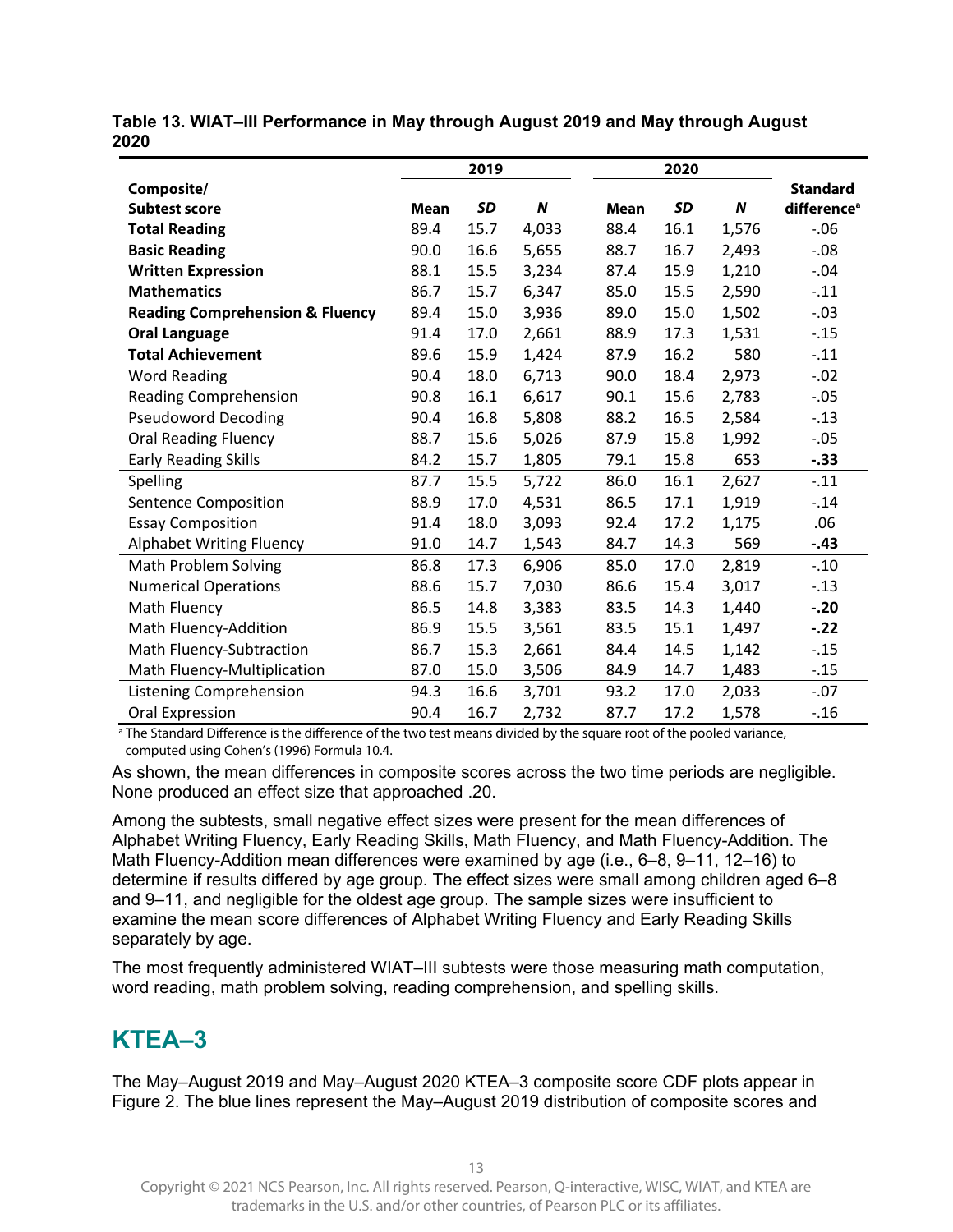the red lines represent the May–August 2020 distribution. The composite scores appear on the horizontal axis, and the vertical axis represents the cumulative proportion of examinees obtaining scores equal to or lower than that particular score.



#### **Figure 2. KTEA–3 Composite Score Density Plots**

As shown, the plotted lines are highly similar for each composite score. These data suggest that the May–August 2019 and May–August 2020 scores are distributed similarly across the range of possible scores. There is not an observable difference in proportions of examinees scoring at lower levels as we predicted.

Table 14 presents the mean KTEA–3 core composite and subtest scores for the May–August 2019 and May–August 2020 samples.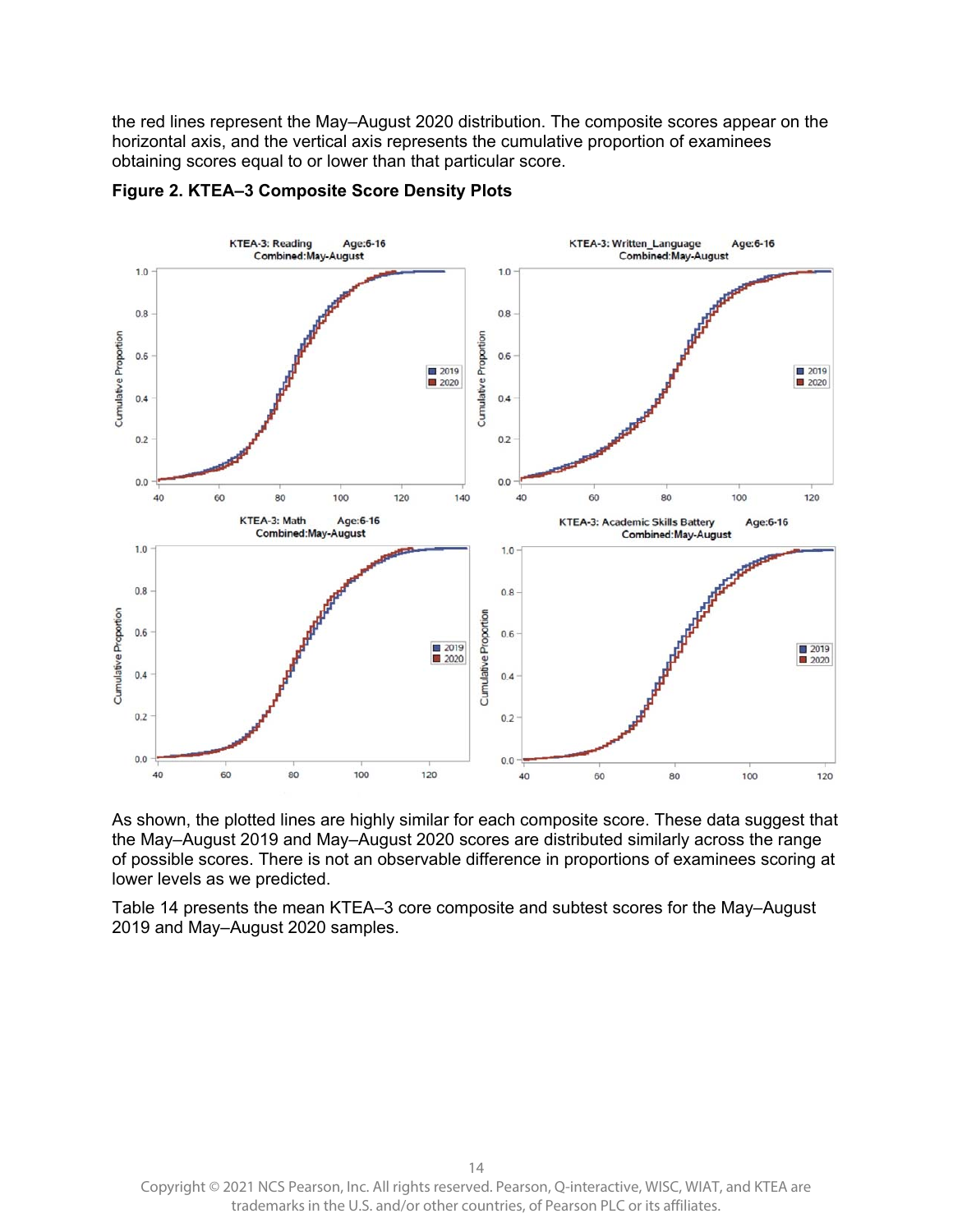|                                 |             | 2019      |       |      | 2020 |                  |                         |
|---------------------------------|-------------|-----------|-------|------|------|------------------|-------------------------|
| Composite/                      |             |           |       |      |      |                  | <b>Standard</b>         |
| <b>Subtest score</b>            | <b>Mean</b> | <b>SD</b> | N     | Mean | SD   | $\boldsymbol{N}$ | difference <sup>a</sup> |
| <b>Reading</b>                  | 82.5        | 15.3      | 5,758 | 83.4 | 14.9 | 1,640            | .06                     |
| <b>Math</b>                     | 82.7        | 14.5      | 5,534 | 82.1 | 13.5 | 1,482            | $-.04$                  |
| <b>Written Language</b>         | 79.2        | 16.0      | 3,592 | 80.3 | 16.0 | 1,065            | .07                     |
| <b>Academic Skills Battery</b>  | 80.2        | 12.9      | 3,131 | 81.3 | 13.4 | 845              | .15                     |
| Letter & Word Recognition       | 84.0        | 16.1      | 6,654 | 86.5 | 16.2 | 2,211            | .15                     |
| <b>Reading Comprehension</b>    | 83.6        | 15.3      | 6,219 | 84.0 | 14.8 | 1,735            | .03                     |
| <b>Nonword Decoding</b>         | 84.4        | 12.5      | 3,774 | 85.1 | 12.2 | 1,310            | .06                     |
| <b>Phonological Processing</b>  | 86.2        | 15.8      | 2,462 | 86.3 | 14.9 | 799              | .01                     |
| <b>Word Recognition fluency</b> | 83.4        | 14.6      | 1,900 | 84.6 | 15.4 | 828              | .08                     |
| <b>Decoding Fluency</b>         | 83.9        | 15.2      | 1,181 | 85.5 | 15.0 | 529              | .10                     |
| <b>Silent Reading Fluency</b>   | 88.2        | 14.3      | 2,659 | 90.1 | 14.6 | 840              | .13                     |
| Reading Vocabulary              | 86.2        | 14.6      | 1,343 | 85.4 | 14.1 | 332              | $-0.06$                 |
| Math Concepts & Applications    | 83.7        | 15.3      | 6,001 | 84.2 | 14.7 | 1,726            | .03                     |
| <b>Math Computation</b>         | 84.7        | 15.8      | 5,967 | 84.3 | 15.5 | 1,735            | $-.02$                  |
| Math Fluency                    | 87.8        | 14.8      | 2,127 | 87.1 | 14.9 | 798              | $-.05$                  |
| Written Expression              | 79.1        | 17.6      | 4,691 | 79.7 | 17.1 | 1,294            | .04                     |
| Spelling                        | 81.7        | 16.8      | 4,828 | 82.5 | 16.8 | 1,647            | .05                     |
| Listening Comprehension         | 87.3        | 15.3      | 1,808 | 90.1 | 14.7 | 602              | .19                     |
| <b>Writing Fluency</b>          | 88.2        | 17.8      | 1,271 | 86.6 | 16.9 | 566              | $-.09$                  |
| Oral Expression                 | 79.9        | 18.0      | 708   | 83.9 | 18.2 | 188              | .23                     |
| <b>Associational Fluency</b>    | 94.2        | 20.8      | 871   | 96.4 | 19.2 | 217              | .11                     |
| <b>Object Naming Facility</b>   | 87.7        | 14.6      | 1,021 | 88.7 | 13.1 | 352              | .07                     |
| Letter Naming Facility          | 85.9        | 15.2      | 1,172 | 84.4 | 13.8 | 456              | $-.10$                  |

**Table 14. KTEA–3 Performance in May through August 2019 and May through August 2020** 

<sup>a</sup> The Standard Difference is the difference of the two test means divided by the square root of the pooled variance, computed using Cohen's (1996) Formula 10.4.

As with the WIAT–III, the mean differences in KTEA–3 composite scores across the two time periods are negligible. None produced an effect size that approached .20, and only the Math composite score difference was in the predicted direction (i.e., lower in May–August 2020 than in May–August 2019). The other means of composite scores were slightly higher in May–August 2020 than in May–August 2019.

Among the subtests, all effect sizes are negligible with the exception of the KTEA–3 Oral Expression subtest, which only slightly exceeded .20. Notably, this difference across years was positive rather than negative: May–August 2020 scores were higher than May–August 2019 scores. This result can be contrasted with the WIAT–III Oral Expression mean difference, which was nearly as large as the KTEA–3 mean difference but in the opposite direction. The small effect for Math Fluency that was observed on the WIAT–III is not present for the KTEA–3 Math Fluency subtest.

The most frequently administered KTEA–3 subtests were those measuring word reading, reading comprehension, math problem solving, math computation, and spelling skills.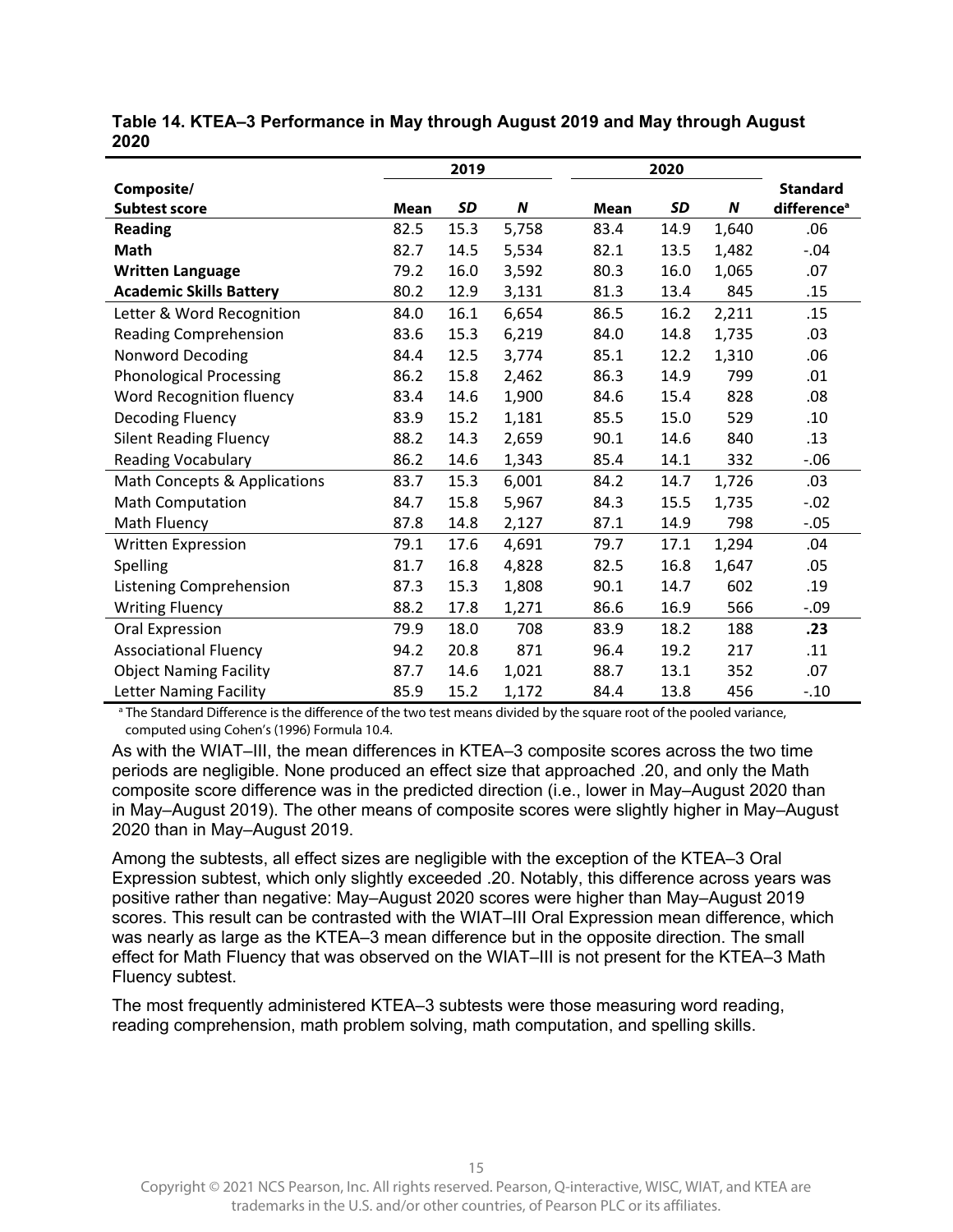### **WISC–V**

The 2019 and 2020 WISC–V primary composite score density plots appear in Figure 3. The blue lines represent the 2019 distribution of composite scores and the red lines represent the 2020 distribution for the same months. The composite scores appear on the horizontal axis, and the vertical axis represents the cumulative proportion of examinees obtaining scores equal to or lower than that particular score.



**Figure 3. WISC–V Primary Composite Score Density Plots** 

16 Copyright © 2021 NCS Pearson, Inc. All rights reserved. Pearson, Q-interactive, WISC, WIAT, and KTEA are trademarks in the U.S. and/or other countries, of Pearson PLC or its affiliates.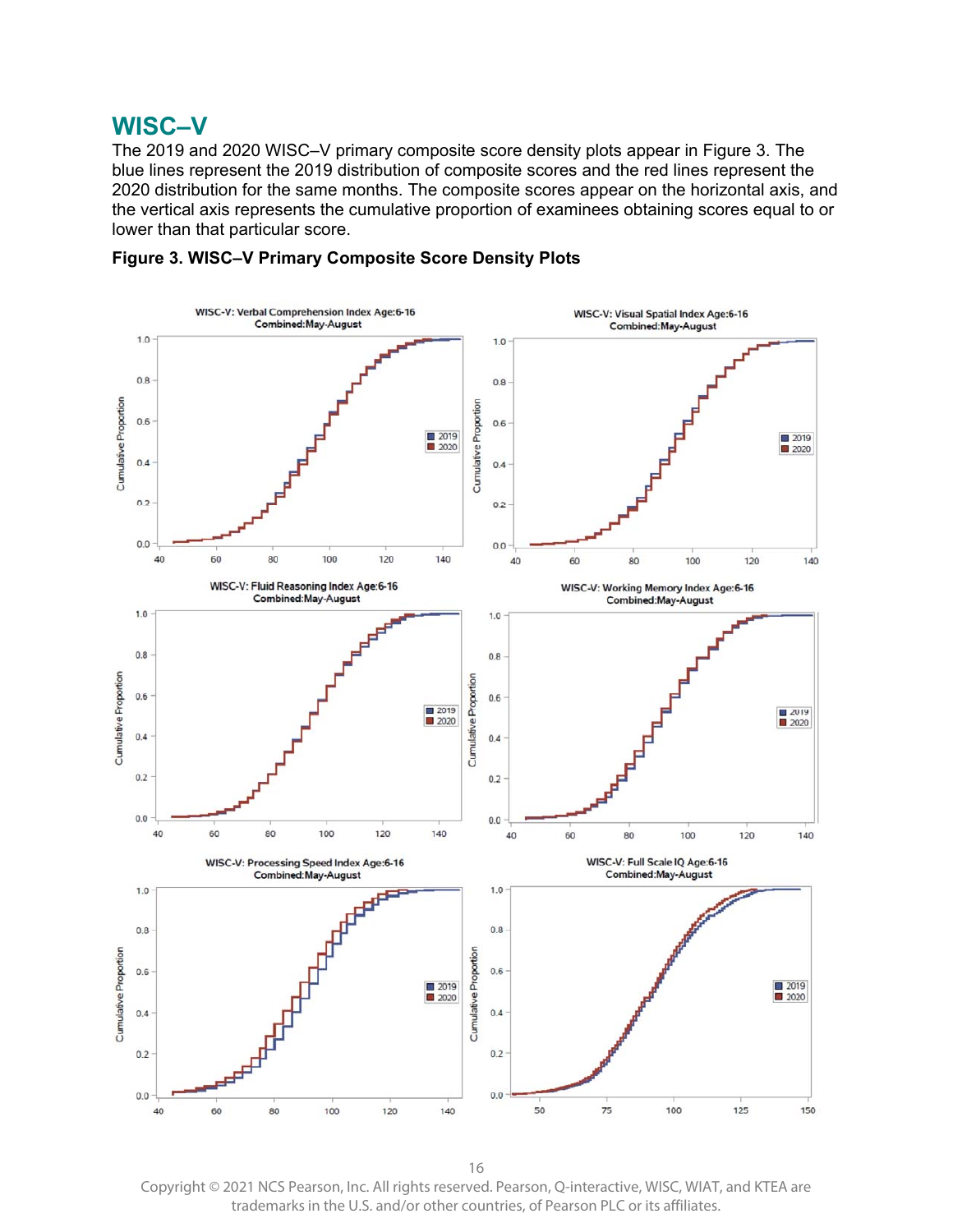As shown, the plotted lines are highly similar for each composite score. These data suggest that the 2019 and 2020 scores are distributed similarly across the range of possible scores. Of all composite scores, the Processing Speed Index mean score in 2020 appears to diverge most from that of 2019; a greater number of examinees appear to have obtained lower scores in 2020, although the two distributions are very similar.

Table 15 presents the mean WISC–V subtest and composite scores for the 2019 and 2020 samples.

|                                |             | 2019      |        |      | 2020      |       |                         |
|--------------------------------|-------------|-----------|--------|------|-----------|-------|-------------------------|
| Subtest/                       |             |           |        |      |           |       | <b>Standard</b>         |
| <b>Composite score</b>         | <b>Mean</b> | <b>SD</b> | N      | Mean | <b>SD</b> | N     | difference <sup>a</sup> |
| Verbal Comprehension Index     | 94.9        | 17.9      | 21,797 | 95.0 | 17.5      | 9,413 | .01                     |
| <b>Visual Spatial Index</b>    | 93.7        | 16.0      | 18,815 | 94.1 | 15.8      | 8,125 | .03                     |
| Fluid Reasoning Index          | 95.1        | 17.4      | 22,010 | 94.7 | 16.8      | 9,456 | $-.02$                  |
| <b>Working Memory Index</b>    | 91.6        | 15.8      | 18,610 | 90.6 | 15.9      | 8,143 | $-0.06$                 |
| *Processing Speed Index        | 91.4        | 15.7      | 2,556  | 87.1 | 16.1      | 5,733 | $-27$                   |
| Full Scale IQ                  | 92.9        | 18.0      | 20,937 | 91.1 | 17.1      | 8,191 | $-.10$                  |
| <b>Similarities</b>            | 8.9         | 3.5       | 21,416 | 8.7  | 3.4       | 9,549 | $-.04$                  |
| Vocabulary                     | 9.2         | 3.5       | 21,299 | 9.3  | 3.5       | 9,393 | .04                     |
| Information                    | 8.6         | 3.3       | 2,425  | 8.8  | 3.4       | 1,085 | .06                     |
| Comprehension                  | 9.3         | 3.8       | 1,158  | 9.0  | 3.4       | 592   | $-.07$                  |
| <b>Block Design</b>            | 9.0         | 3.2       | 21,678 | 8.8  | 3.1       | 8,936 | $-.05$                  |
| <b>Visual Puzzles</b>          | 8.9         | 3.2       | 18,366 | 9.1  | 3.2       | 8,605 | .07                     |
| Matrix Reasoning               | 9.0         | 3.5       | 22,032 | 8.9  | 3.4       | 9,515 | $-.03$                  |
| <b>Figure Weights</b>          | 9.3         | 3.2       | 21,428 | 9.2  | 3.2       | 9,352 | $-.03$                  |
| <b>Picture Concepts</b>        | 8.5         | 3.1       | 1,563  | 8.2  | 3.2       | 622   | $-0.08$                 |
| Arithmetic                     | 8.1         | 3.1       | 918    | 7.9  | 3.0       | 504   | $-.07$                  |
| Digit Span                     | 8.1         | 3.1       | 21,553 | 7.9  | 3.0       | 9,470 | $-.09$                  |
| Picture Span                   | 9.1         | 3.2       | 18,218 | 8.8  | 3.2       | 8,217 | $-.07$                  |
| Letter-Number Sequencing       | 7.9         | 2.9       | 1,465  | 7.7  | 2.8       | 527   | $-0.08$                 |
| *Coding                        | 8.1         | 3.1       | 2,093  | 7.3  | 3.2       | 6,576 | $-0.25$                 |
| Symbol Search                  | 8.2         | 3.2       | 18,092 | 8.0  | 3.1       | 7,924 | $-.07$                  |
| Naming Speed Literacy          | 88.9        | 15.6      | 1,742  | 86.1 | 15.6      | 700   | $-18$                   |
| Naming Speed Quantity          | 91.8        | 14.6      | 1,454  | 89.1 | 14.4      | 707   | $-18$                   |
| Immediate Symbol Translation   | 93.6        | 12.2      | 1,126  | 91.5 | 11.9      | 361   | $-17$                   |
| Delayed Symbol Translation     | 94.2        | 12.2      | 539    | 92.7 | 12.2      | 199   | $-12$                   |
| Recognition Symbol Translation | 96.5        | 13.5      | 487    | 93.8 | 14.1      | 185   | $-.20$                  |

| Table 15. WISC-V Performance in May through August 2019 and May through August |  |
|--------------------------------------------------------------------------------|--|
| 2020                                                                           |  |

<sup>a</sup> The Standard Difference is the difference of the two test means divided by the square root of the pooled variance, computed using Cohen's (1996) Formula 10.4.

Note. Due to issues with the WISC–V Coding subtest in digital format in 2019, an a priori decision was made to exclude the data associated with that format from the 2019 analyses for the Coding subtest scaled scores and for the Processing Speed Index. Hence, only data associated with presentation of the test in paper format (i.e., response booklet) is included.

As shown, the mean differences in composite scores across the two time periods are generally negligible. Only the Processing Speed Index standard difference produced an effect size that exceeded .20 and thus was substantial enough to be described as a small effect (Cohen, 1988, 1992). For the remaining composite scores, the average score differences were essentially indistinguishable from May–August 2019 to May–August 2020.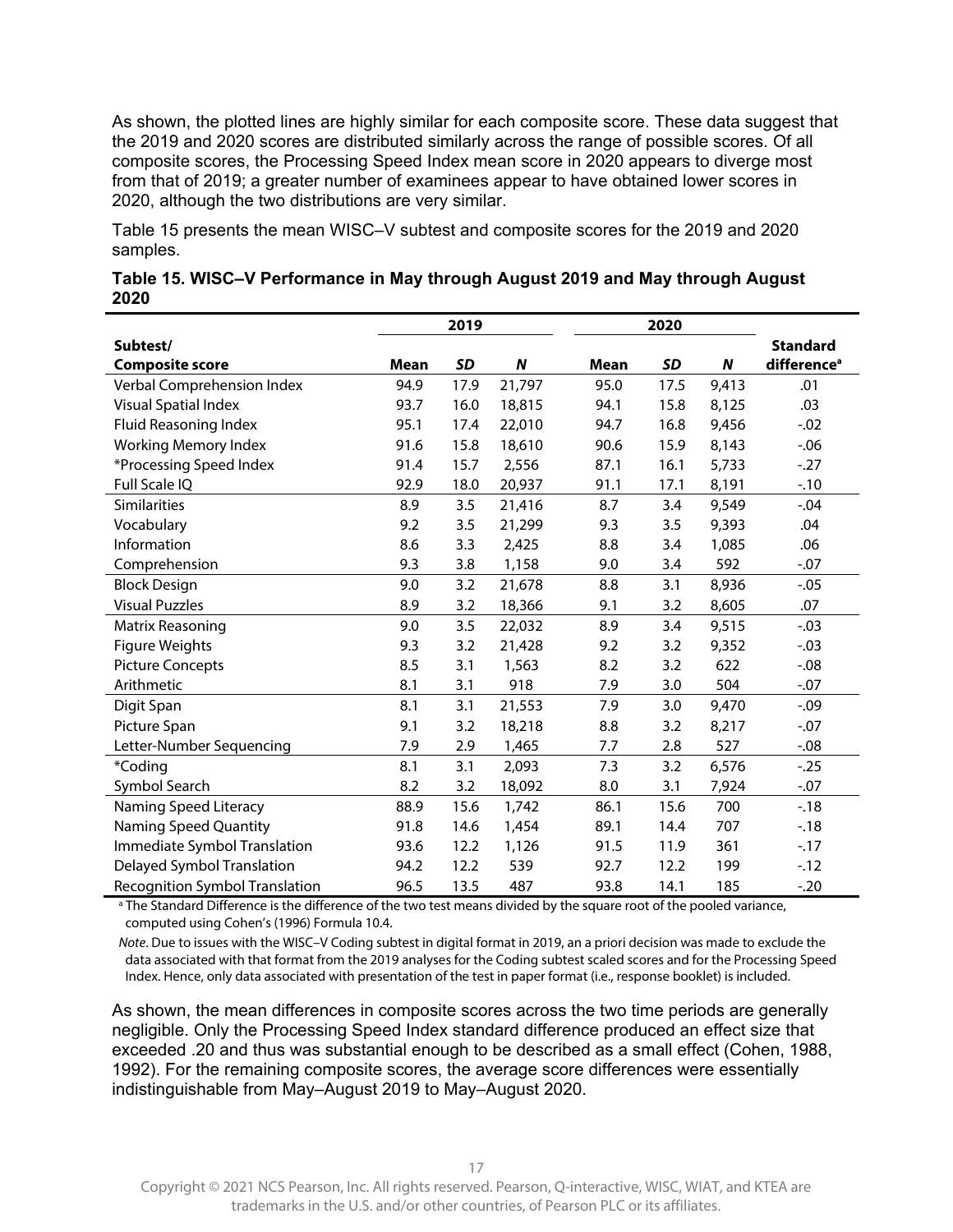It should be noted that although the Coding and Processing Speed Index analyses excluded data based on the Coding digital scores, *the analyses for the Full Scale IQ did not exclude data based on the Coding digital scores because the Coding scaled score only contributes 1/7 to the Full scale sum of scaled scores*. If those data based on the digital format of the Coding subtest were excluded, however, the average May–August 2019 Full Scale IQ would be slightly lower, and the observed standard difference would be slightly smaller.

The three mean differences with small effect sizes (i.e., Processing Speed Index, Coding, and Recognition Symbol Translation) were examined by age (i.e., 6–8, 9–11, 12–16) to determine if results differed by age group. No clear pattern was present. The effect sizes of the mean differences were small in all cases except for Recognition Symbol Translation for children aged 12–16, for whom the effect size was negligible.

Although small in magnitude, the largest subtest effect sizes occurred on Coding and Recognition Symbol Translation. These subtests, which measure cognitive processes known to be clinically sensitive to many conditions assessed with the WISC–V (e.g., specific learning disorder, ADHD, autism spectrum disorder; Wechsler, 2014b; Raiford et al., 2015, 2016), trended toward lower scores in 2020.

# **Discussion**

The aim of this study was to use available data obtained from convenience samples to provide preliminary information about how clinical practice and test scores may have shifted following the onset of the pandemic and subsequent educational disruption. The samples are not randomly selected or demographically matched, and for these reasons, the results should be considered preliminary. Data included survey responses from practitioners and observed test score data in Q-interactive. Score distributions and means obtained from selected clinical assessments administered in May–August 2020, following educational interruption during the COVID-19 outbreak, were compared with those from May–August 2019.

Fewer tests were administered on Q-interactive in May–August 2020 as compared to May– August 2019. It is important to note that the spring 2020 school closures affected almost all students in U.S. public and private schools aged 6–16. It is therefore highly unlikely that the May–August 2020 data reflects performance of only students who did not experience educational disruption, as the 2020 sample sizes were 33–47% those of May–August 2019.

Despite fewer tests being administered, the composite score distributions were highly similar. Effect sizes of the mean differences for scores obtained from individually administered, academic achievement and cognitive ability tests across these two time periods were almost universally negligible. We expected differences for a number of reasons. First, projections from large scale classroom assessment data predicted lower fall 2020 testing performance following the widespread school interruption in spring 2020. Second, about half of the practitioners who used the Q-interactive platform during May–August 2020 and responded to our survey indicated that they limited performance-based testing during this time period to clients with the most serious need. Finally, these practitioners reported very frequent usage of PPE during evaluations and indicated that they believed the use of PPE would negatively impact results.

For the two individually administered measures of academic achievement, the composite score distributions were highly similar, the composite score level differences were negligible, and only a few subtests of the WIAT–III showed small negative effects when mean scores were compared across May–August 2019 and May–August 2020. These few subtest-level differences were not replicated on the KTEA–3; in fact, the KTEA–3 mean subtest scores were generally slightly higher in May–August 2020 relative to May–August 2019.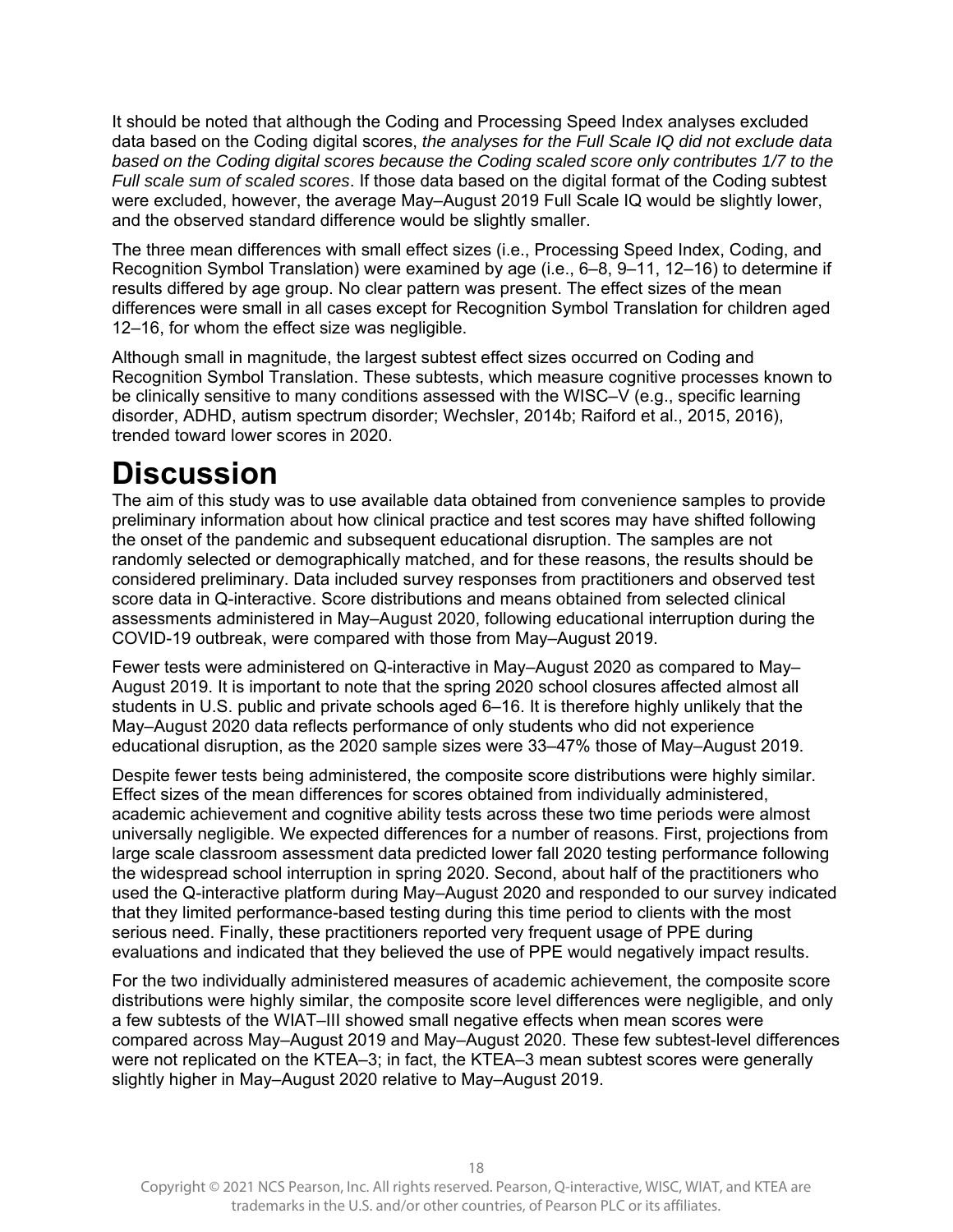For the WISC–V (i.e., cognitive ability measure), the composite score distributions were also highly similar and the mean score differences were negligible; only processing speed showed a small decrease relative to May–August 2019. Processing speed is generally the most clinically sensitive of all WISC–V primary index scores (Wechsler, 2014b; Raiford et al., 2015, 2016), and nearly half of Q-interactive practitioners surveyed indicated they limited performancebased testing in May–August 2020 to clients with the most serious need. Thus, more clinically sensitive index scores were expected to be slightly lower in 2020. In support of this explanation, there was a noticeable trend among the WISC–V scores toward larger differences (while still small) on two of the most clinically sensitive and diagnostic subtests (e.g., Coding and Recognition Symbol Translation). *It is important to note that an a priori decision was made to exclude the data associated with Coding in digital format from all analyses, so this difference is not due to technology but reflects small performance differences in the Coding subtest in paper format (i.e., response booklet) across the two timeframes (i.e., May–August 2019 and May–August 2020).* These results may reflect the trend for practitioners to prioritize performance-based testing for clients with the greatest clinical need, thus those with more clinically severe problems.

Interestingly, the mean difference between the two time periods for the WISC–V auditory working memory tasks (i.e., Digit Span and Letter-Number Sequencing) was negligible. The absence of meaningful difference was surprising because of the widespread use of masks and because many practitioners who completed the survey had the impression that mask use interfered with the examinee and examiner hearing one another and may result in performance differences on auditory memory tasks.

## **Limitations and Future Directions**

It is important to note the limitations of the present study. First, this study provides an omnibus test to examine whether scores on individually administered clinical tests, in the presence of significant disruption to the field of clinical assessment, are largely similar to those of the prior year. School interruption and remote instruction were widespread in the spring of 2020. Since that time, furthermore, practitioners have commonly engaged in a number of accommodations during the testing process to increase safety (e.g., use of PPE and other safety measures, teleassessment). Due to the nature of the data, it is only possible to obtain general information about these trends, and not to examine the impact of any single one of these issues. Despite these limitations, however, the observed differences in scores and composite score distributions across May–August 2019 and May–August 2020 from individually administered achievement and cognitive ability tests are negligible.

Second, it is important to note that these results are limited to a referred population. Survey results indicated that practitioners are not foregoing any specific type of clinical assessment other than autism spectrum disorder evaluations using one common test that cannot be administered while the examiner and examinee wear masks. However, it is possible that there are other differences in the clinical conditions for the population tested in May–August 2020 versus May–August 2019. Furthermore, no information is available regarding the examinees' clinical conditions or family/educational circumstances during the pandemic. As is always the case in clinical assessment, it is important to consider the impact of historical and current life situations on an examinee's performance. Because almost half of the practitioners indicated that they were engaging in performance-based testing with only the clients in most severe need, we anticipated differences in test scores for the May–August 2020 sample, but none were evident.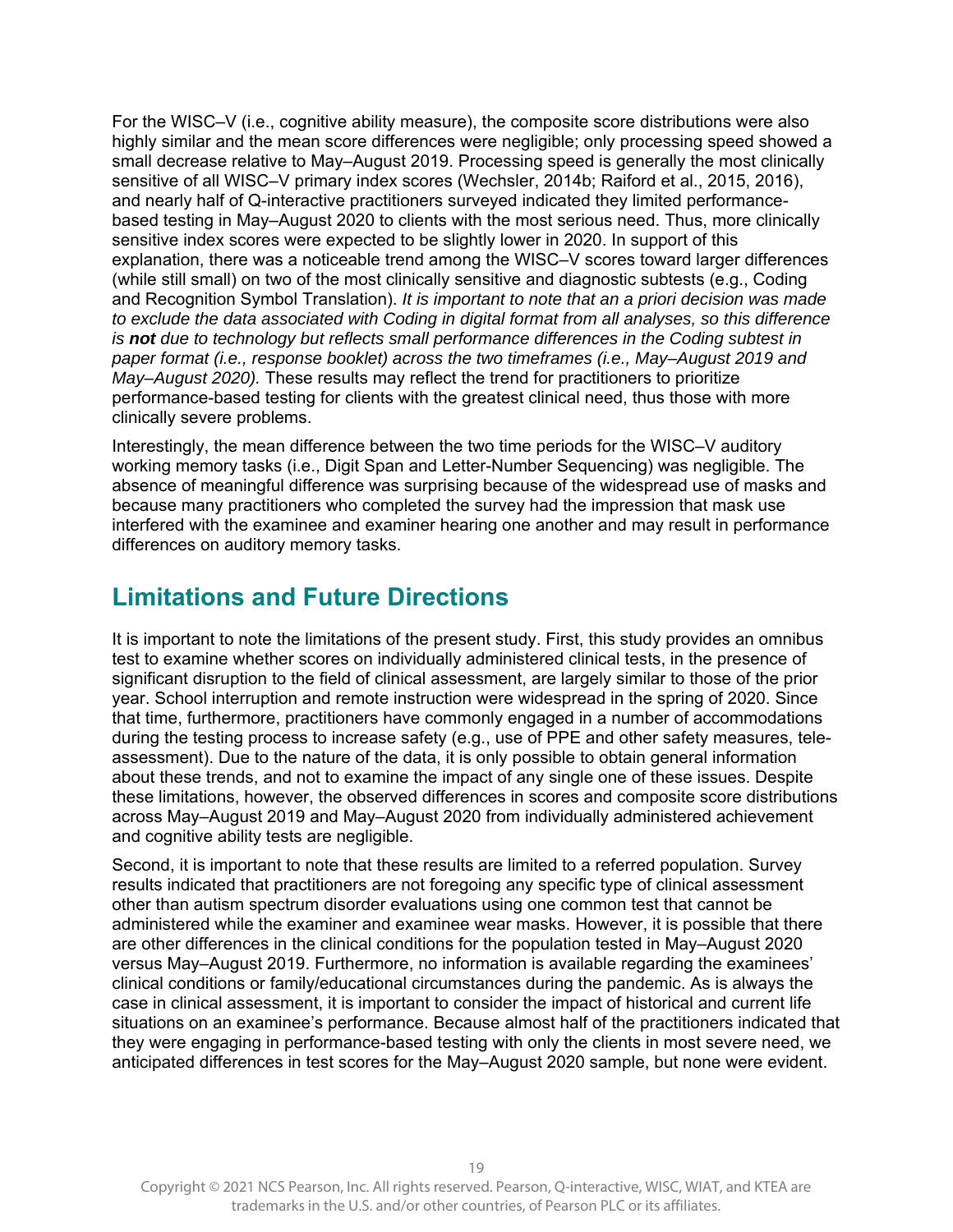Third, the samples were not randomly selected or matched; rather, they consist of the entire population of referred examinees tested on these measures using Q-interactive. It is also important to note that the sample sizes vary by year. Only the examinee's age is known. It is possible that the samples differ on other demographic variables (e.g., socioeconomic status, parent education level, race/ethnicity, sex) that are known to explain some variability in academic achievement and cognitive ability scores. However, because these are referred populations taking clinical diagnostic tests, the severity of the clinical condition can have a greater impact on scores than demographic variables. For example, the special group studies in the WIAT–III, KTEA–3, and WISC–V technical manuals show that the scores often differ across clinical and demographically matched, nonclinical control samples.

Finally, it may be helpful to extend the analyses in several ways. Results by age and month are not included. In addition, results from the fall of 2020 were not yet available when this paper was written. Future research will replicate and expand upon the analyses to examine these data in greater detail and provide insight into any possible effects over time.

Questions have been raised about the impact of school closures and remote learning on students' educational achievement levels. On an individual basis, these are important questions that warrant careful consideration in the context of a clinical evaluation. Because the present study compared the academic achievement levels of two different samples, the results do not indicate whether the academic achievement levels of individual examinees changed over time. However, examining sample differences across time periods is useful for detecting systematic differences in educational achievement levels, and none were found. One possible interpretation is that the educational disruption that occurred in 2020 may have differentially impacted certain individuals more than others. For example, students with a low SES background with more limited access to assessment resources (and the resources necessary to support remote learning) may not have been well-represented in our sample.

It is interesting to note that, counter to expectations, the May–August 2020 results map onto those of May–August 2019 very closely despite any shifts in clinical assessment practices that are related to the COVID-19 pandemic. Given that no obvious or consistent differences in means or composite score distributions were found in the present study, these results provide preliminary information that suggests that the normative data provided for clinical assessments continue to provide a valid and appropriate reference point for score interpretation. Guidance is provided to help practitioners interpret clinical, norm-referenced academic achievement results during or after a significant educational disruption (see Breaux, 2020).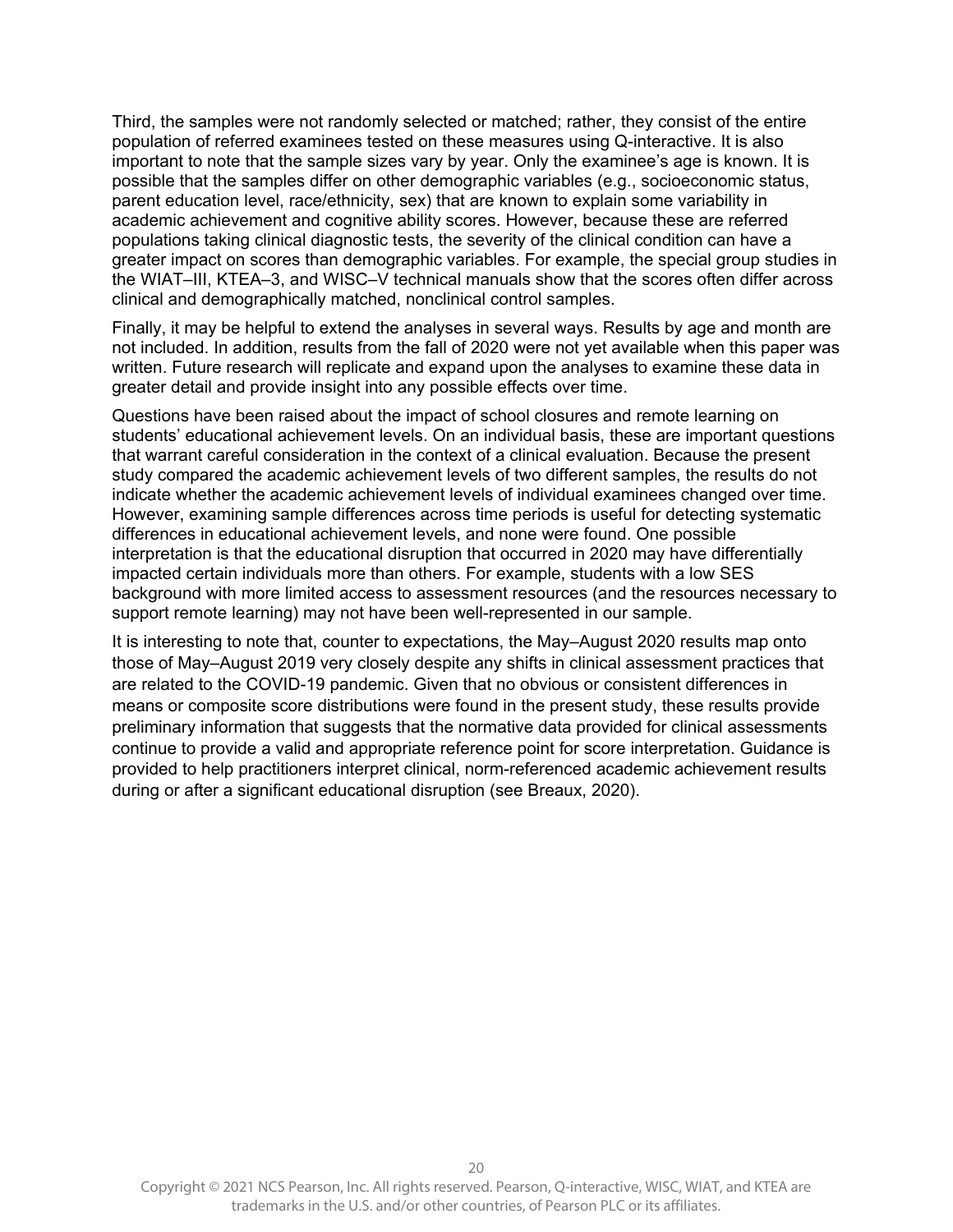# **References**

- Breaux, K. (2020). Excerpt from the Wechsler individual achievement test technical and interpretive manual (4th ed.): Special Considerations for Score Interpretation Following Educational Disruption. Retrieved from https://www.pearsonassessments.com/content/dam/school/global/clinical/us/assets/telep ractice/special-considerations-for-score-interpretation.pdf
- Cohen, B. H. (1996). *Explaining psychological statistics.* Brooks & Cole.
- Cohen, J. (1988). *Statistical power analysis for the behavioral sciences* (2nd ed.). Lawrence Erlbaum Associates.
- Cohen, J. (1992). Quantitative methods in psychology: A power primer. *Psychological Bulletin, 112*(1), 155–159.
- Education Week. (2020). *Map: Coronavirus and school closures*. Retrieved from Education Week https://www.edweek.org/ew/section/multimedia/map-coronavirus-and-schoolclosures.html
- Kaufman, A. S., & Kaufman, N. L. (2014). *Kaufman test of educational achievement* (3rd ed.). NCS Pearson.
- Kuhfeld, M., Soland, J., Tarasawa, B., Johnson, A., Ruzek, E., & Liu, J. (2020a). *Projecting the potential impacts of COVID-19 school closures on academic achievement*. (EdWorkingPaper: 20-226). Retrieved from Annenberg Institute at Brown University: https://doi.org/10.26300/cdrv-yw05
- Kuhfeld, M., Soland, J., Tarasawa, B., Johnson, A., Ruzek, E., & Lewis, K. (2020b). *How is COVID-19 affecting student learning? Initial findings from fall 2020*. Retrieved from https://www.brookings.edu/blog/brown-center-chalkboard/2020/12/03/how-is-covid-19 affecting-student-learning/
- National Association of School Psychologists. (2020). *The Pandemic's Impact on Special Education Evaluations and SLD Identification*. Retrieved from https://www.nasponline.org/resources-and-publications/resources-and-podcasts/covid-19-resource-center/return-to-school/the-pandemics-impact-on-special-educationevaluations-and-sld-identification
- Pearson. (2009). *Wechsler individual achievement test* (3rd ed.). NCS Pearson.
- Raiford, S. E., Drozdick, L. W., & Zhang, O. (2015). *Q-interactive special group studies: The WISC–V and children with autism spectrum disorder and accompanying language impairment or attention-deficit/hyperactivity disorder* (Q-interactive Technical Report 11). Pearson. Retrieved from https://www.pearsonassessments.com/content/dam/school/global/clinical/us/assets/wisc -v/q-i-tr11-wisc-v-adhd-autism.pdf
- Raiford, S. E., Drozdick, L. W., & Zhang, O. (2016). *Q-interactive special group studies: The WISC–V and children with specific learning disorders in reading or mathematics* (Qinteractive Technical Report 12). Pearson. Retrieved from https://www.pearsonassessments.com/content/dam/school/global/clinical/us/assets/wisc -v/wisc-v-learning-disorders-reading-math.pdf
- United States Census Bureau. (2020). *Children characteristics: 2019 American Community Survey 1-year estimates subject tables*. Retrieved from U.S. Census Bureau